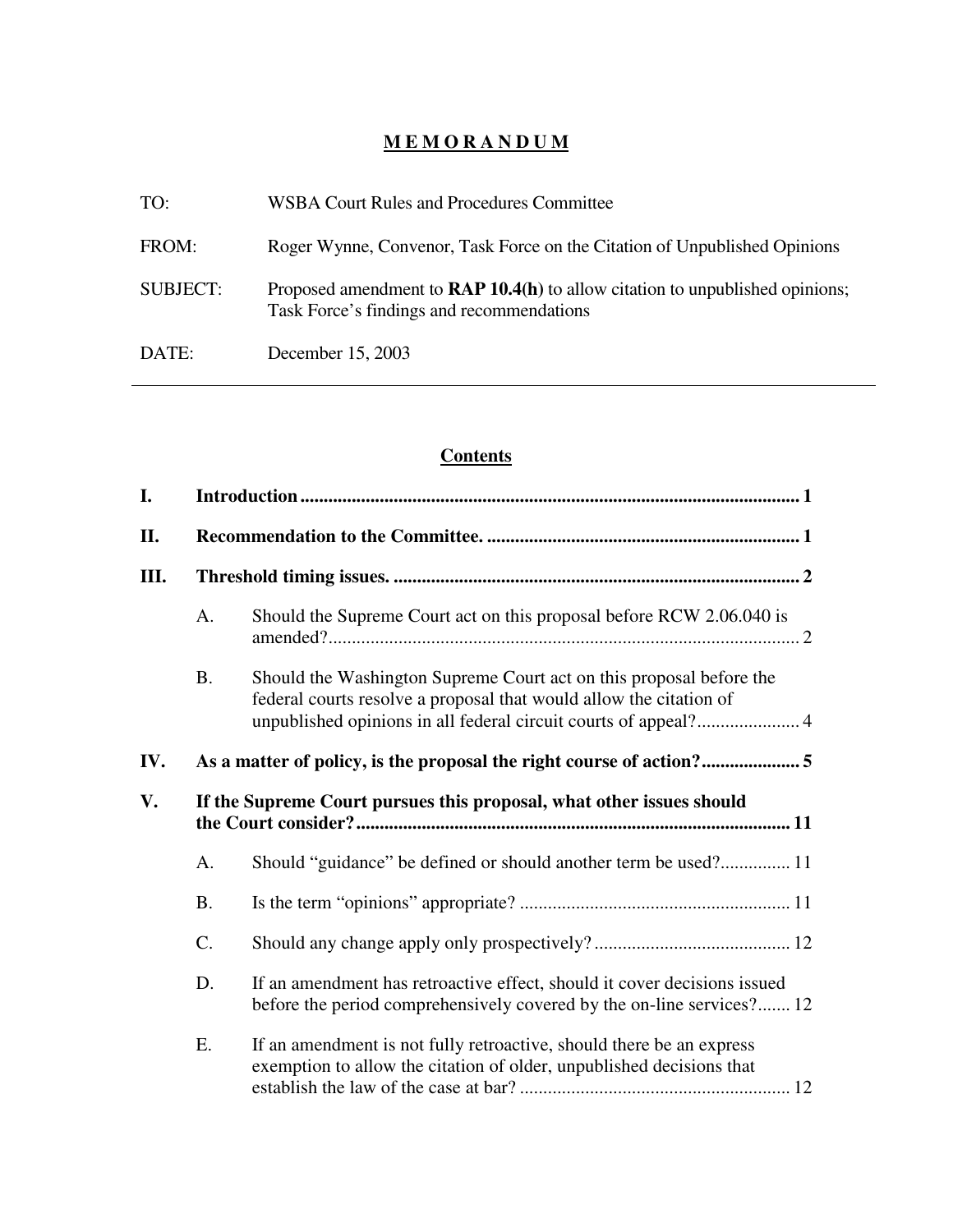|     | F.        |                                                                            |  |
|-----|-----------|----------------------------------------------------------------------------|--|
|     | G.        | If copies are to be provided, should the rule be clarified about who is to |  |
|     | H.        | Should an amendment expressly address opinions from other                  |  |
|     | I.        | Should unpublished opinions be identified in a brief by something other    |  |
|     | J.        |                                                                            |  |
| VI. |           |                                                                            |  |
|     | A.        | Text of 3 Orland and Tegland, WASH. PRACTICE RAP 10.4 at 290               |  |
|     |           |                                                                            |  |
|     | <b>B.</b> |                                                                            |  |
|     | C.        |                                                                            |  |
|     | D.        | U.S. Judicial Conference materials (reverse chronological order) 21        |  |
|     | Ε.        |                                                                            |  |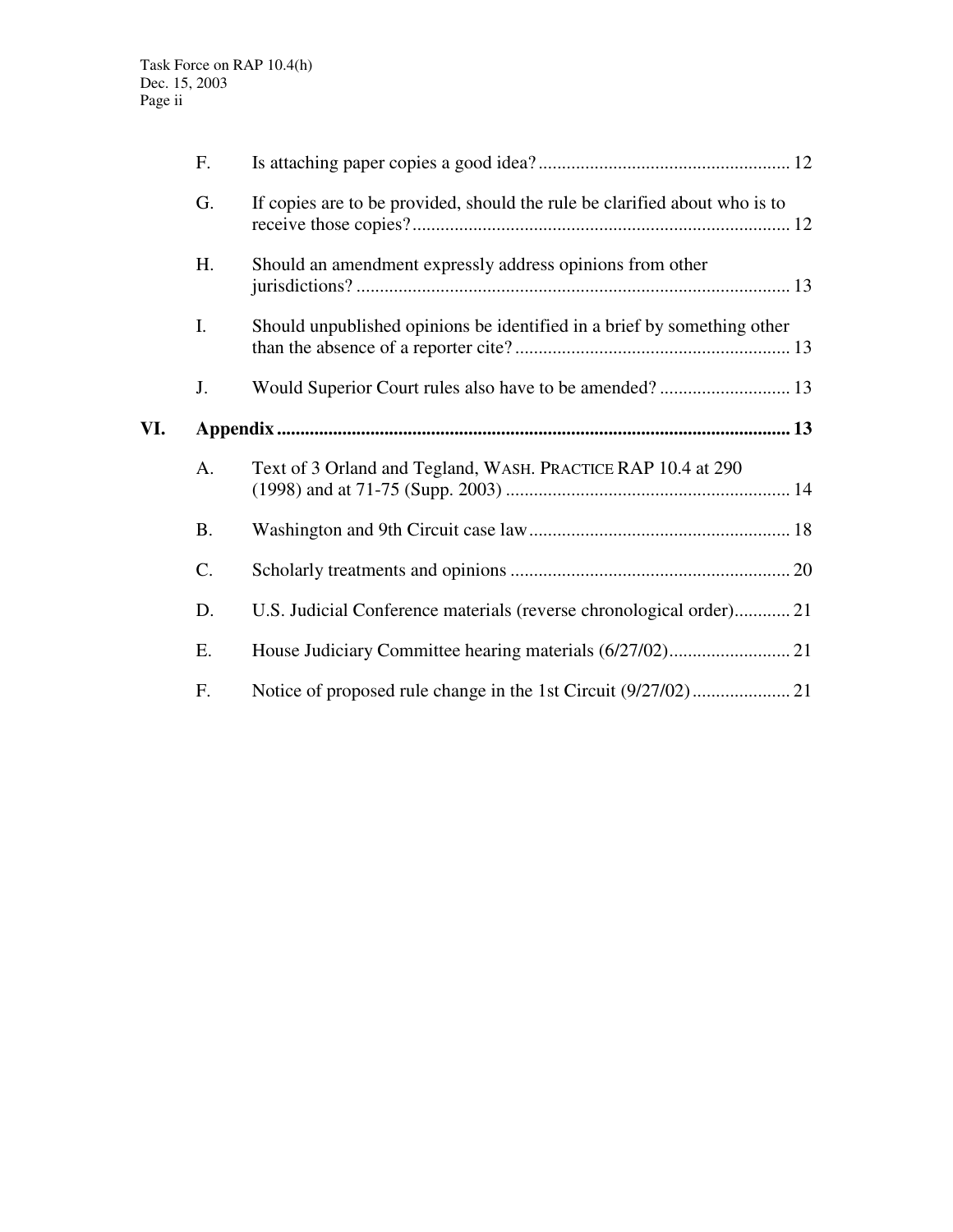Task Force on RAP 10.4(h) Dec. 15, 2003 Page 1

#### **I. Introduction**

In an October 30, 2003, memorandum, Justice Charles Johnson requested the WSBA's comments on a proposal to amend RAP 10.4(h) as follows:

A party may not cite as an authority an unpublished opinion of the Court of Appeals. {+A party may cite an unpublished opinion for guidance, and must include a copy of the unpublished opinion as an appendix to any brief served upon other parties.+} Unpublished opinions of the Court of Appeals are those opinions not published in the Washington Appellate Reports.

The Court Rules and Procedures Committee appointed a Task Force to consider the question. Members of the task force are Jerry Boyd, William Crittenden, David Estudillo, William Knudsen, Hon. Christine Quinn-Brintnall, and Diego Vargas. I serve as the convenor of this esteemed group. The members who participated in the e-mail and formal discussions that developed the recommendations in this memo were, in addition to myself, Judge Quinn-Brintnall and Messrs. Boyd, Crittenden, Estudillo, and Knudsen.

This memo is my attempt to capture what we collectively learned and discussed.

### **II. Recommendation to the Committee.**

Given the relatively short timeframe in which to prepare comments, the Task Force recommends that the Committee **not** attempt to resolve every issue raised by the proposal. Instead, the Task Force recommends that the Committee recommend that the Board of Governors present the Court comments on three primary questions:

- 1. As a threshold matter of timing, should the Supreme Court act on this proposal before: (a) RCW 2.06.040 is amended; or (b) the federal courts resolve a similar proposal for federal circuit courts of appeal?
- 2. As a matter of policy, is this proposal the right course of action?
- 3. If the Supreme Court pursues this proposal, what other issues should the Court consider?

For comments on each of these questions, the Task Force recommends following the format used below—a presentation of arguments for and against a particular outcome and, where possible, a report on whether consensus was reached on the issue and, if not, the extent to which opinions were split.

The Task Force also recommends that the Board of Governors transmit to the Supreme Court the resources for further research contained in the Appendix.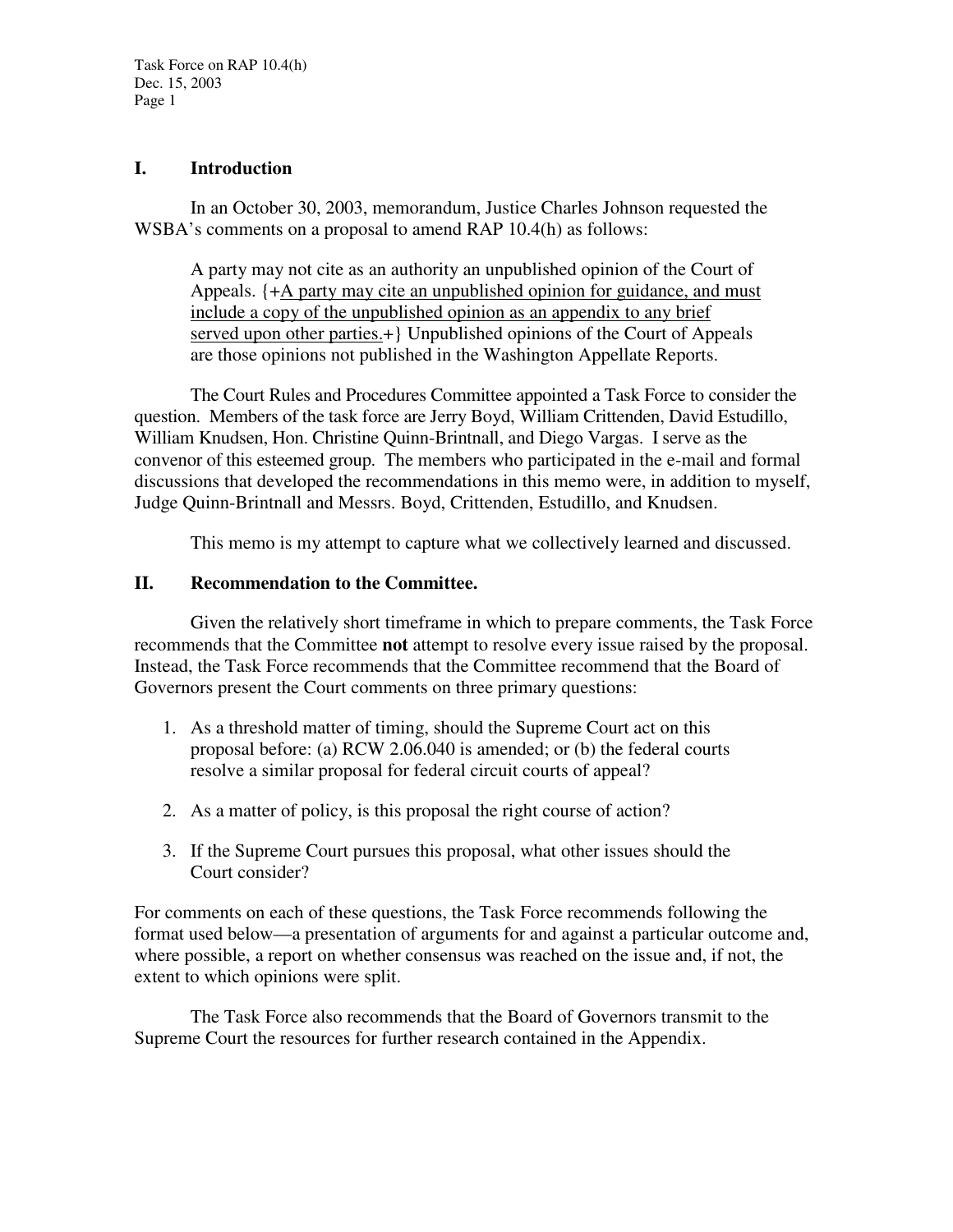## **III. Threshold timing issues.**

#### **A. Should the Supreme Court act on this proposal before RCW 2.06.040 is amended?**

The federal practice of issuing unpublished opinions stems from a 1964 U.S. Judicial Conference recommendation. Although the current practice in Washington also arose in the 1960s, it stems from the statute that created the Courts of Appeal:

In the determination of causes all decisions of the court shall be given in writing and the grounds of the decisions shall be stated. All decisions of the court having precedential value shall be published as opinions of the court. Each panel shall determine whether a decision of the court has sufficient precedential value to be published as an opinion of the court. Decisions determined not to have precedential value shall not be published.

#### RCW 2.06.040.

Arguments **in favor** of the Supreme Court acting to allowing citation to unpublished opinions before RCW 2.06.040 is amended include:

• Wash. Const. Art. IV,  $\S$ § 30(1) and (5) provide:

(2) Jurisdiction. The jurisdiction of the court of appeals shall be as provided by statute or by rules authorized by statute….

(5) Administration and Procedure. The administration and procedures of the court of appeals shall be as provided by rules issued by the supreme court.

Subsection (5) exclusively authorizes the Supreme Court to provide for the administration and procedures of the Courts of Appeal. Arguably, the citation of unpublished opinions is within this exclusive prerogative. By contrast, Subsection (1) seems to limit the Legislature's role to establishing the jurisdiction of the Courts of Appeal.

- Wash. Const. Art. IV, § 21 states: "The legislature shall provide for the speedy publication of opinions of the supreme court, and all opinions shall be free for publication by any person." This could be read to imply that opinions of the Courts of Appeal should also be published.
- RCW 2.04.200 provides: "When and as the rules of courts herein authorized shall be promulgated all laws in conflict therewith shall be and become of no further force or effect." Washington courts have frequently relied on this statute to follow court rules that conflict with statutes that appear to dictate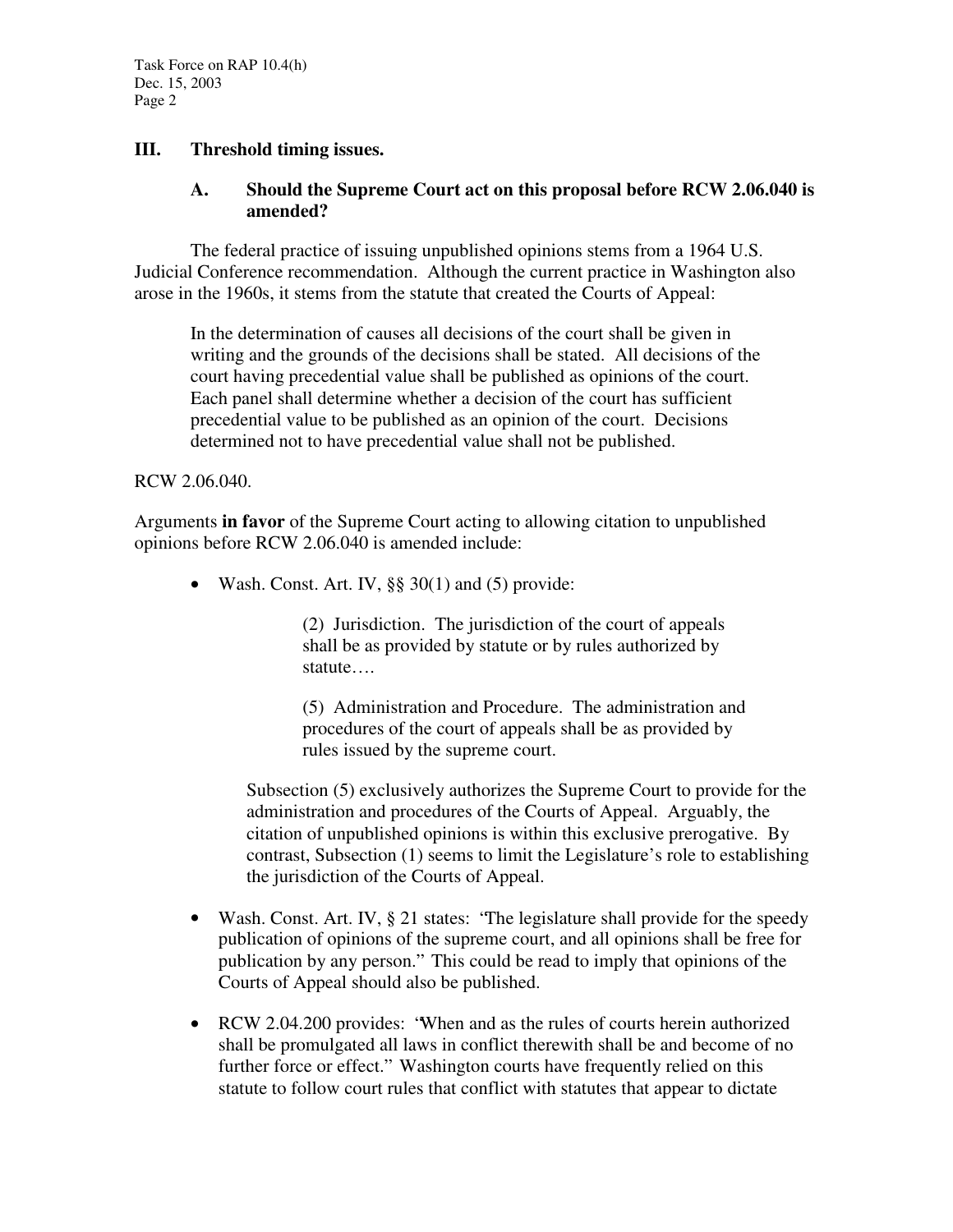court procedure. Through this statute, the Legislature has already consented to the Supreme Court developing its own rules that might conflict with existing statutes.

Arguments **against** of the Supreme Court acting to allowing citation to unpublished opinions before RCW 2.06.040 is amended include:

- RAP 10.4's prohibition against citing unpublished decisions derives from this statute.
- "Guidance" is just another form of precedent. See, e.g., Black's Law Dictionary at 612 (5th Ed. Abridged 1983) ("precedent" includes: "A course of conduct once followed which may serve as a guide for future conduct."). If a panel determines that an opinion lacks "precedential value" under this statute, it should have no value as "guidance."
- The *status quo* has been in existence for more than 30 years, so there should be no rush.
- Especially considering the bold change that would be ushered in by the proposal, it would be best to work deliberately and cooperatively with the Legislature.
- Wash. Const. Art. IV, § 30 (5) and RCW 2.04.200 (discussed above) should be used to allow only procedural court rules to nullify statutes. The proposal to allow citation to unpublished opinions as guidance should not be deemed procedural.
- Wash. Const. Art. IV, § 21 (discussed above) deals only with opinions of the Supreme Court. Extending it to include opinions of the Courts of Appeal would make as much sense as extending it to include Superior Courts.
- As a matter of comity between the judicial and legislative branches—even if not necessarily as a matter of separation of powers—the Supreme Court should seek amendment of the statute before adopting a contrary rule.

**Recommendation:** Task Force members agreed that the Supreme Court should pursue this or a similar proposal only in cooperation with the Legislature as part of an amendment to RCW 2.06.040.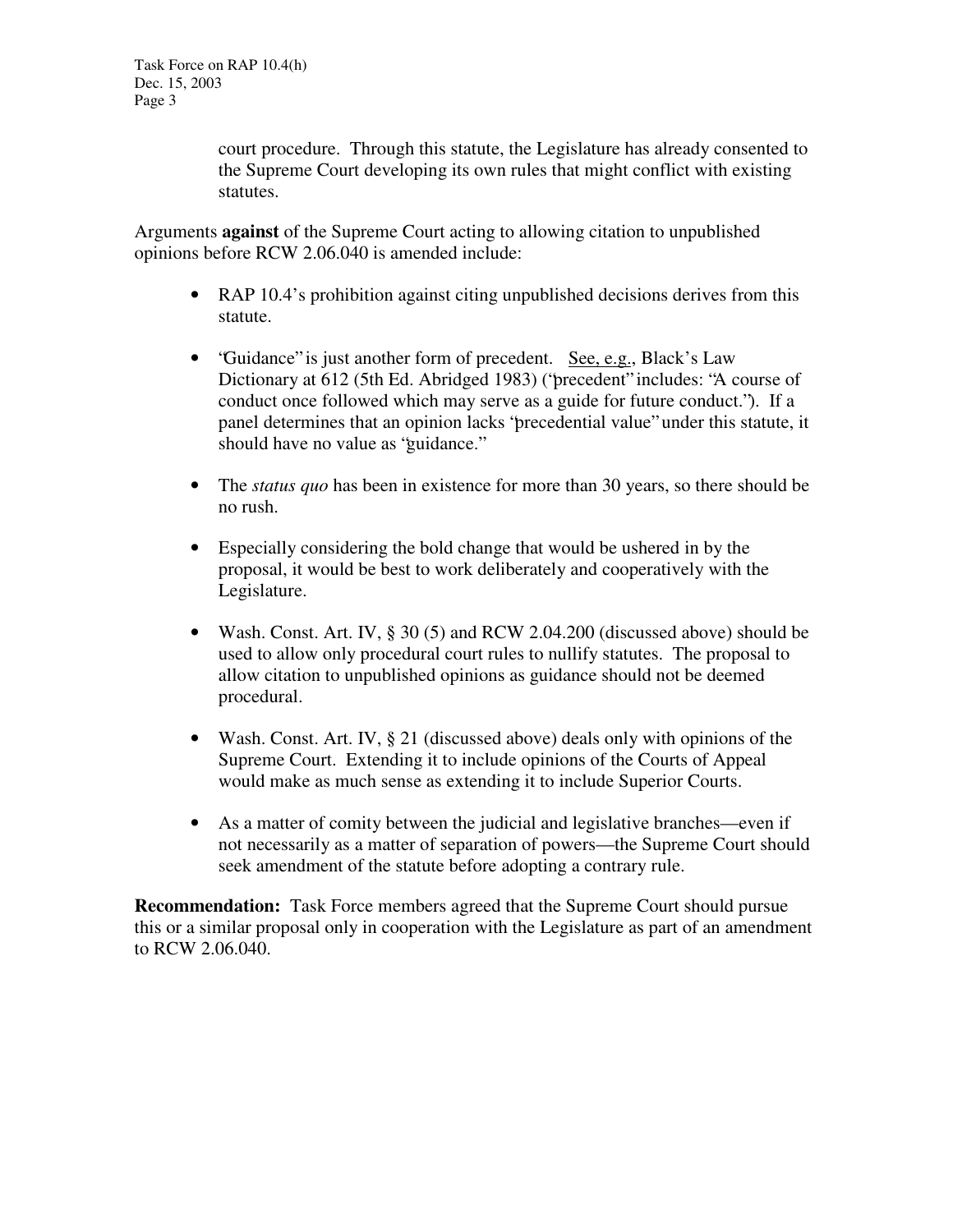## **B. Should the Washington Supreme Court act on this proposal before the federal courts resolve a proposal that would allow the citation of unpublished opinions in all federal circuit courts of appeal?**

On August 15, 2003, the U.S. Judicial Conference's Advisory Committee on Appellate Rules published for comment the following proposed addition of Appellate Rule 32.1:

(a) Citation Permitted. No prohibition or restriction may be imposed upon the citation of judicial opinions, orders, judgments, or other written dispositions that have been designated as "unpublished," "not for FEDERAL RULES OF APPELLATE PROCEDURE publication," "nonprecedential," "not precedent," or the like, unless that prohibition or restriction is generally imposed upon the citation of all judicial opinions, orders, judgments, or other written dispositions.

(b) Copies Required. A party who cites a judicial opinion, order, judgment, or other written disposition that is not available in a publicly accessible electronic database must file and serve a copy of that opinion, order, judgment, or other written disposition with the brief or other paper in which it is cited.

This amendment would force a change in the minority of circuits (including the 9th Circuit) where courts currently prohibit citation to unpublished opinions.

After the comment period closes on February 16, 2004, the Advisory Committee will forward a proposal to a standing committee of the Judicial Conference. If the full Judicial Conference and the U.S. Supreme Court approve the amendment, it will take effect unless Congress changes or rejects it. This process could still take more than a year to complete.

Arguments **in favor** of proceeding without waiting for resolution of the proposed federal rule include:

- Washington need not follow federal rules precisely and should do what it deems most appropriate.
- Despite the absence of a federal rule, other states already have rules that allow for the citation of unpublished opinions.

Arguments **against** proceeding without waiting for resolution of the proposed federal rule include:

• The 9th Circuit, although in the minority, currently bars citation to unpublished opinions. Even if the federal courts ultimately decide to allow citation to unpublished opinions, it would be best to hold off on any change in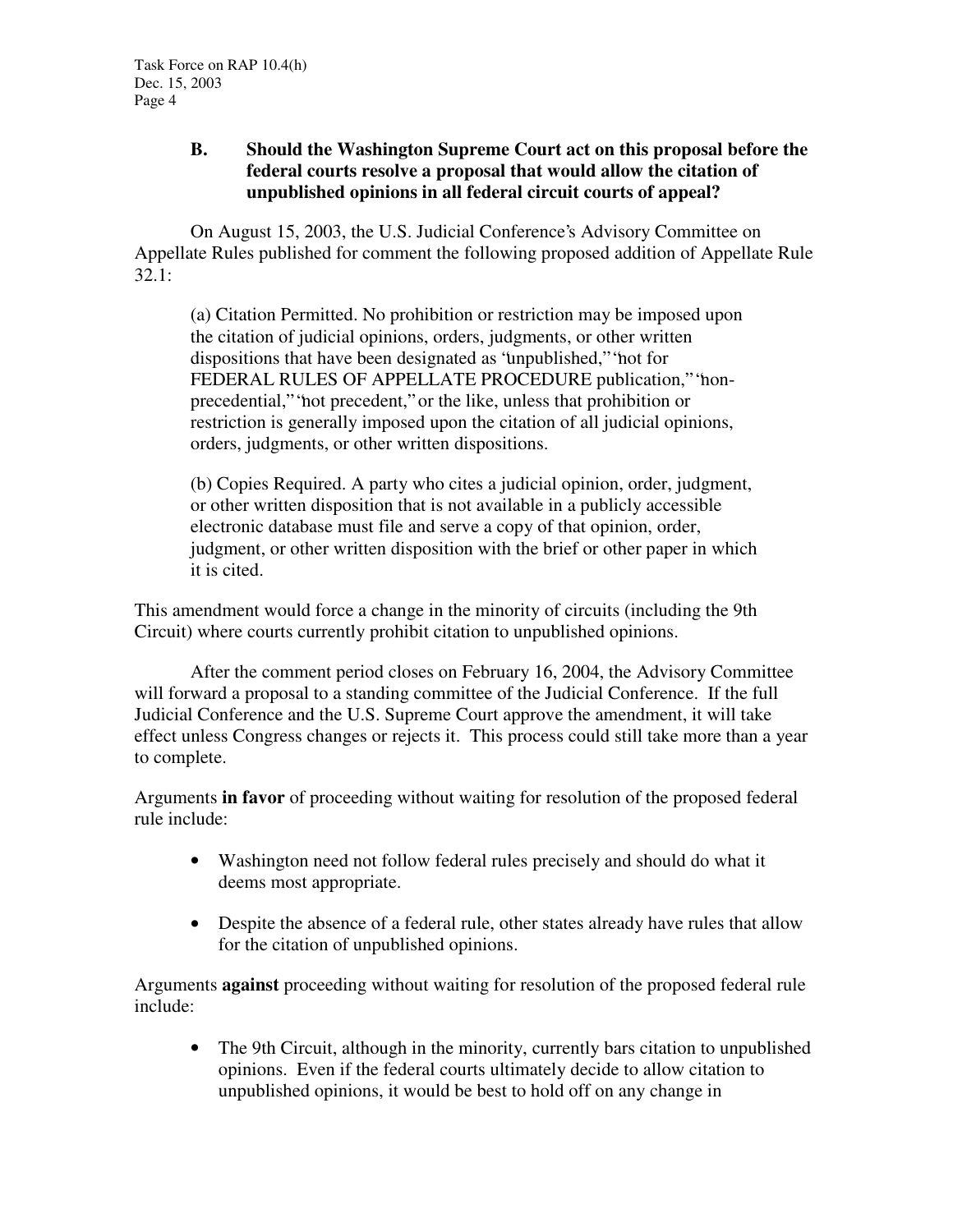Washington's rule until that outcome is clear. This would avoid the risk placing Washington lawyers in the situation of having to follow different rules in state and federal courts in Washington.

• Washington will benefit from the arguments made for and against the proposed federal rule.

**Recommendation:** The Task Force agreed that this timing issue is less important than the question of waiting to amend RCW 2.06.040. Even though the Task Force agreed that valuable lessons might be learned from the federal process, no Task Force member voiced a strong opinion against Washington acting independently of the federal courts.

### **IV. As a matter of policy, is the proposal the right course of action?**

Task Force members informally polled other WSBA members about the proposal. It is fair to say that this is a very contentious issue. The Supreme Court should expect a strong reaction from both sides of this debate if the Court formally proposes an amendment like this.

Many of the arguments outlined here were culled from attorneys and judges who responded to inquiries about the merits of the proposal. Please note that citations to and summaries of case law are reproduced here as they were presented by those who responded to inquires. No effort has been made to verify the citations or the summaries.

**As a threshold matter**, some Task Force members were concerned that the central policy issue raised by the proposal may not be framed properly. By its nature, posing the question as whether counsel should be "allowed to cite unpublished opinions" might evoke a reaction to a potential gag order—of course, attorneys do not want to be told that they may not utter certain words. The concerned Task Force members felt that, instead, the focus of the debate should remain on whether Courts of Appeal should continue to have the authority to identify only certain rulings as having precedential value. The Task Force agreed with a suggestion that the Courts of Appeal should adopt a practice of citing not simply RCW 2.06.040 when deeming an opinion "unpublished," but should also state that the opinion "lacks precedential value."

Arguments **in favor** of the proposal to amend RAP 10.4(h) as a matter of policy include:

- Allowing citation to all opinions comports with a common law system, in which the prior opinions of all appellate courts are useful.
- Under this proposal, courts remain free to accord as much weight as they deem appropriate to an unpublished opinion. This is just like the manner in which trial judges treat evidence—they may simply ignore that which they do not deem significant.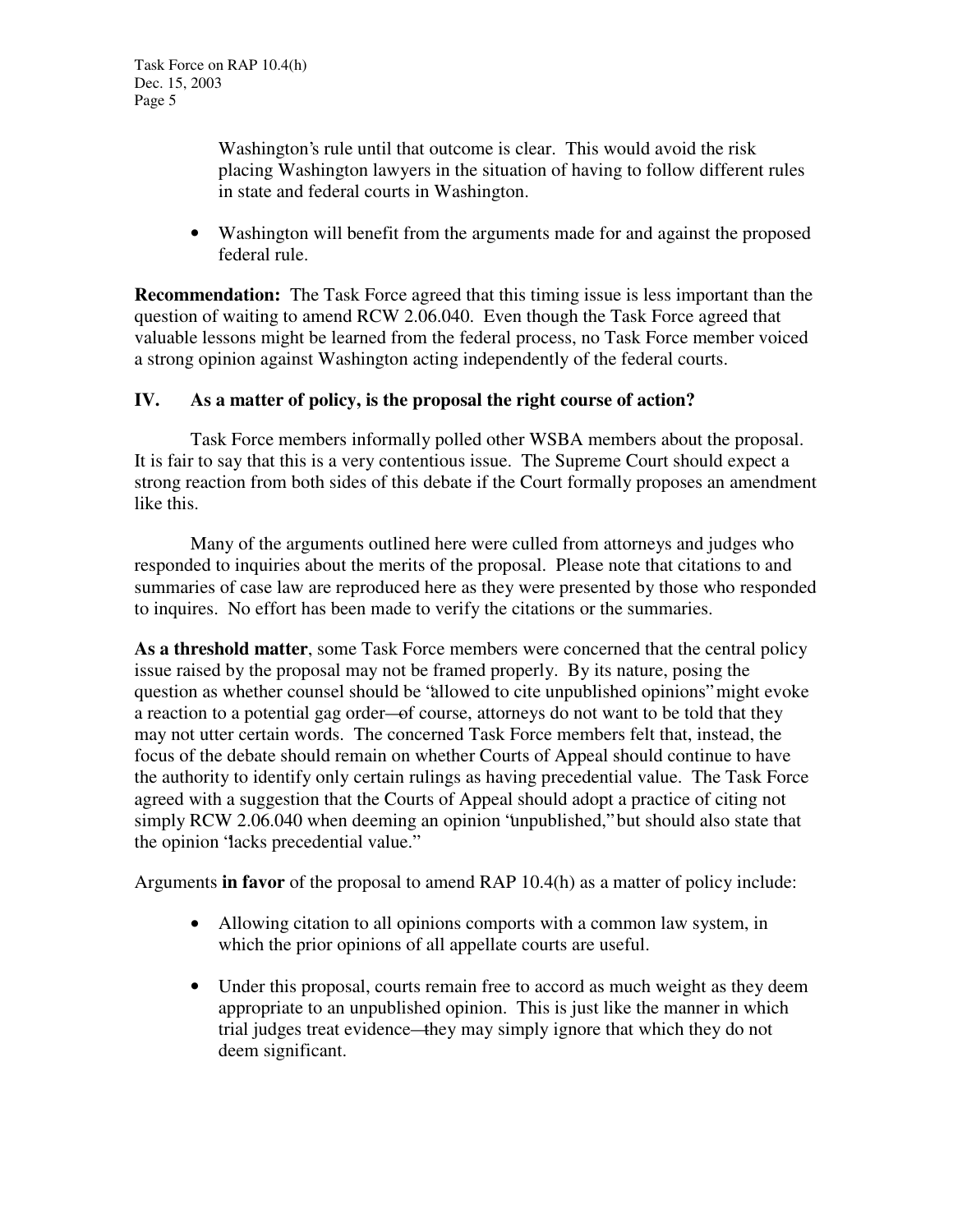- It is important to keep this in perspective. Unpublished decisions are only a small part of the universe of materials already consulted and cited when preparing an appellate brief.
- It is difficult to justify a rule that allows citation to practically every other word in existence—whether that word appears in a law review article, a newspaper, or the Bible—but not to words in unpublished opinions. Judges will be able to separate wheat from chaff.
- There are frequently times when the only on-point opinion is unpublished. Attorneys know that the judges and their clerks have likely come across the same opinion. Attorneys should be able to explain their view of that opinion to the court.
- An unpublished opinion that is factually identical to the case at bar can be useful where no published opinion is factually on point.
- Citations to unpublished opinions can be useful to demonstrate that a wellsettled principle is still good law.
- This will not cause a flood of citations to unpublished decisions. Attorneys will not serve their cause by attempting to persuade a court to follow conflicting, unpublished opinion over published, binding opinions or by citing unpublished decisions for a proposition stated adequately by a published one.
- If unpublished opinions, essentially by definition, add nothing new, there can be no harm in citing them.
- Unpublished opinions are accessible to all attorneys with access to computerized research. To meet basic standards of practice, all attorneys should ensure that they have such access. Judges and clerks also have this access.
- The choice should be up to the practitioner to at least inform the court of the existence of an unpublished opinion. Attorneys should not continue to face sanctions for doing this.
- This amendment would force courts to accept responsibility for the decisions they make. If an opinion is good enough for the parties to the case, it should be good enough for other parties.
- This amendment will improve the quality of decisions. It will expand the sources of insight and information that can be brought to the attention of judges and will make the process more transparent. A second-class body of "shadow" law should not exist. Under the proposed rule, judges will know that the decision—even if memorialized in an unpublished decision—will receive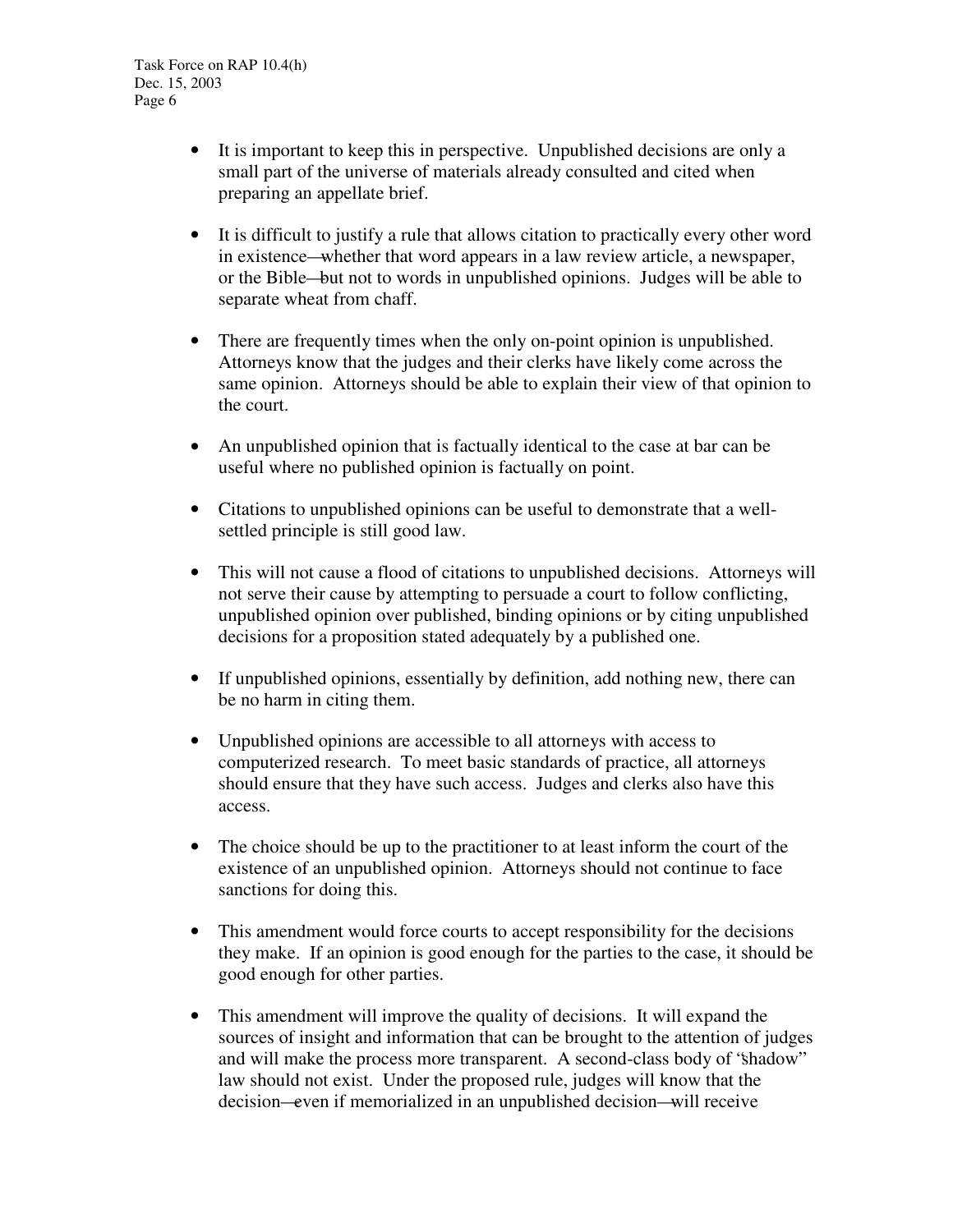discussion and commentary when used in later proceedings. This will sharpen the level of focus and, consequently, judicial decision making may be improved.

- Some unpublished decisions are written very well and inform the debate regarding the legal principles involved. This, in turn, helps direct and focus attorneys' and judges' attention on those principles.
- Judges and clerks are not infallible when deciding which opinions should be published. Note, for example, the rate at which Courts of Appeal publish opinions only after a party moves for publication.
- The majority of federal circuits already allow citations to unpublished opinions, apparently without ill effect. They have not been overwhelmed with such citations.
- Other states—reportedly including at least Texas, Ohio, and Delaware—allow citations to unpublished opinions, likewise apparently without ill effect.

Arguments **against** the proposal as a matter of policy include:

- Unpublished opinions are unpublished for a reason. RAP 12.3(d) provides: "In determining whether the opinion will be published in the Washington Appellate Reports, the panel will use at least the following criteria: (1) Whether the decision determines an unsettled or new question of law or constitutional principle; (2) Whether the decision modifies, clarifies or reverses an established principle of law; (3) Whether a decision is of general public interest or importance; or (4) Whether a case is in conflict with a prior opinion of the Court of Appeals." See also State v. Fitzpatrick, 5 Wn. App. 661, 491 P.2d 262 (1971). When the court decides not to publish an opinion, it has by that act told the world that it does not think the opinion is useful as precedent.
- The quality of unpublished opinions is generally lower than that of published opinions. The quality of briefing on both sides of a case is often exceptionally poor, facing judges with the choice of either essentially researching, arguing, and deciding the case on their own, or making the best judgment they can without the confidence that the issues have been presented well. It may be that there was a strong reason to decide a particular case a certain way, but the legal principle used to reach that outcome may not have been applied as carefully. The court may not have thought through the issues—or at least through the explanation of the resolution of those issues—as carefully as with published opinions. We should expect such results from overburdened courts. Judges tend to rely on their clerks more heavily for statements of fact, and attorneys are notorious for slanting facts, so the presentation of facts (which seems to be the primary focus of those who want to cite unpublished opinions) is often the weaker part of opinions, especially those the judges know are non-precedential.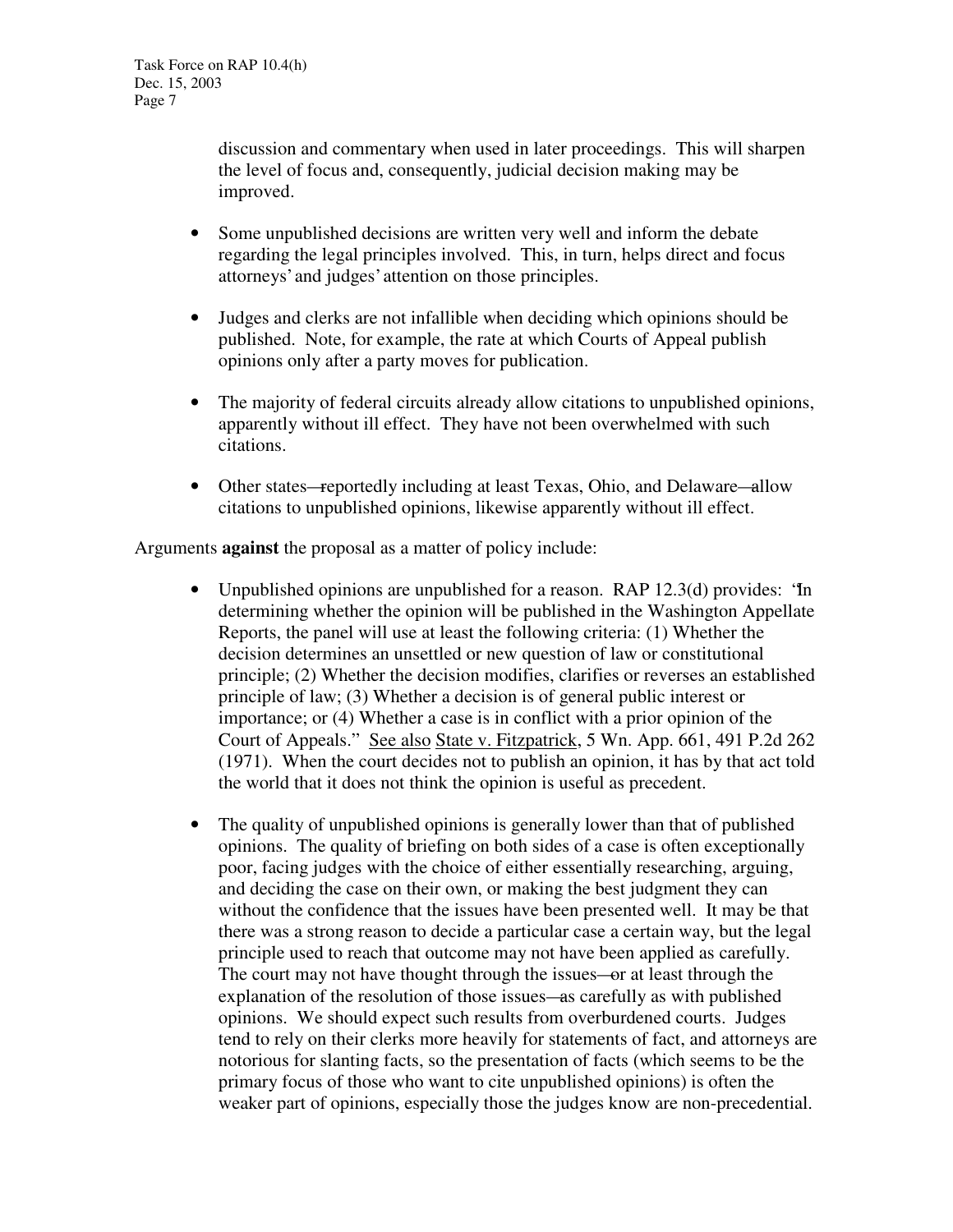Especially for unpublished opinions issued under the current rule, courts have not had an incentive to polish unpublished opinions to withstand the test of future citation as authority.

- The Courts of Appeal do not have the option—invoked in the vast majority of cases by the Supreme Court—of simply declining to review cases that are presented poorly, based on unfortunate facts, or unlikely to result in any new law. The option of deeming certain opinions non-precedential is the only recourse left to the Courts of Appeals. (It is interesting to note that the Courts of Appeal decide to publish their opinions essentially as frequently as the Supreme Court decides to accept review—in roughly 15% of cases.) By allowing citation to non-precedential opinions, even if for "guidance," this valuable tool will effectively be denied the Courts of Appeal.
- Arguing that judges will be able sort out what unpublished opinions are worthy of some precedential value overlooks that judges have already decided that such opinions, by definition, lack precedential value. The only real motivation for citing an unpublished opinion is to force or tempt judges into acting consistently with something that has already been deemed void of precedential value.
- If an attorney feels that an decision should have been published, that party has the option of moving the court to publish it. Although the rules are not clear on this point, it at least seems plausible for an attorney in a different case, years after an unpublished decision was rendered in the earlier case, to move to have that decision published. (If the Supreme Court wants to encourage this option, it may want to amend the rules to make the option more explicit.)
- Respecting a panel's determination that an opinion lacks precedential value increases the quality of published opinions by allowing judges to take greater care with cases that involve new or important questions of law.
- The volume of unpublished decisions is enormous. Based on the Court web site and just taking the decisions issued Nov.  $10 - 24$ , 2003, 85% were unpublished (103 out of 121). Published case law is confusing and voluminous enough to keep up with, particularly for those attorneys who are not specialists.
- More law is not necessarily better law. Long string cites are generally not effective or particularly useful. Inviting citations to unpublished decisions will merely force opponents and judges to wade through both wheat and chaff.
- Because of the enormity of unpublished case law, those opinions will generally be relevant only because of a particular factual situation. This will reward those with the capacity and resources to search for the details of facts rather than principles of law. It would be a burden for our appellate courts to have to deal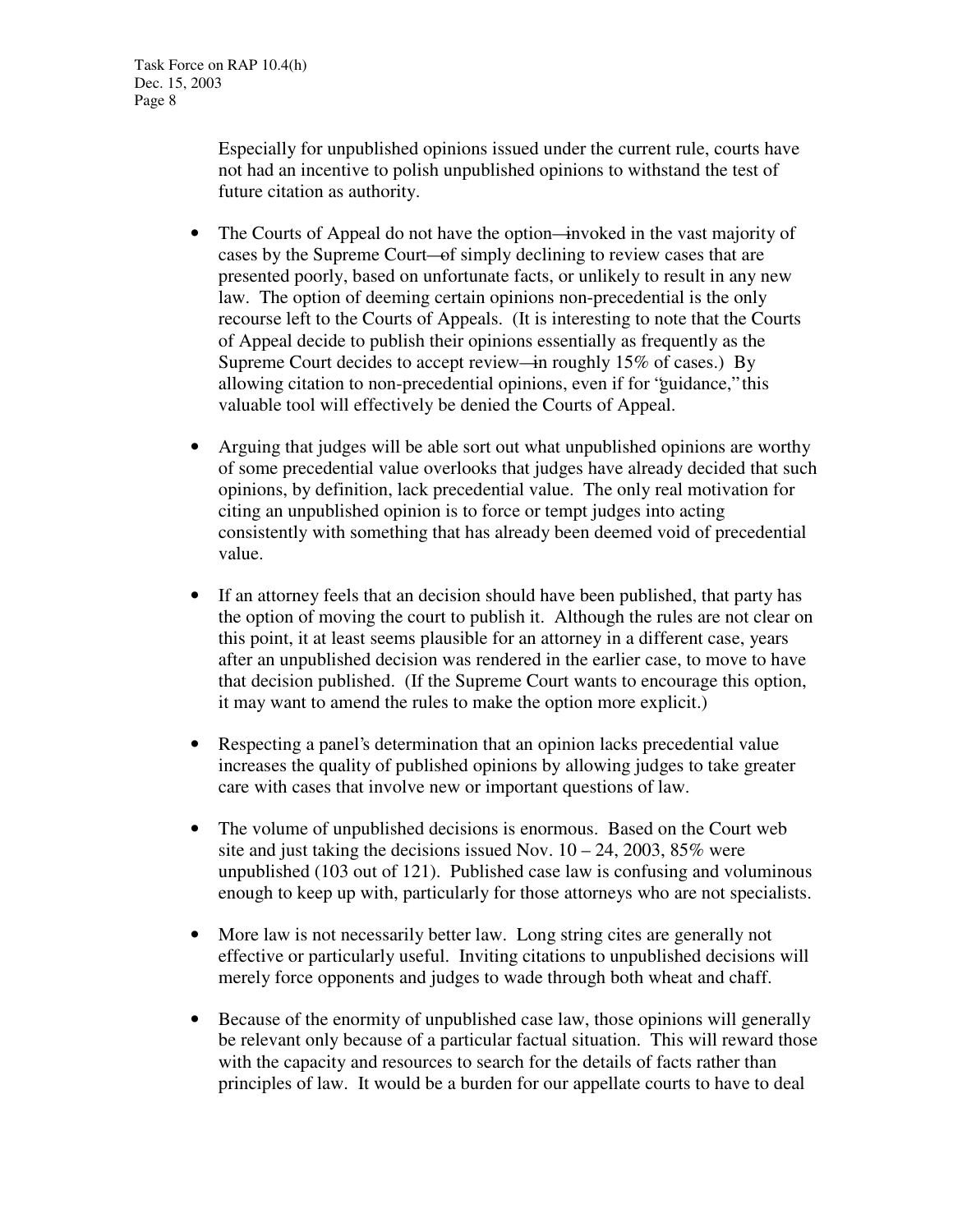with the morass of minute factual distinctions found in the uncategorized assortment of unpublished opinions.

- By allowing citation to unpublished opinions, the Court would be inappropriately placing attorneys in danger of malpractice claims. Despite the barriers to researching the full universe of unpublished decisions, some disgruntled client will eventually hit upon the fact that their attorney failed to cite, or even to thoroughly search for, an opinion that the client will assert would have "guided" the court their way.
- Currently, most unpublished Washington opinions are **not** available on-line. Garnering a precise answer from Westlaw and Lexis was not possible under these circumstances, but it appears that full coverage of unpublished Washington appellate opinions did not begin prior to 1996 at the earliest. Only litigants with untold hours (and unlimited resources) to go to the appellate courts and randomly review uncategorized unpublished opinions would be able to cite to opinions not found on line. Furthermore, a practitioner specializing in a particular area of law could conceivably collect older unpublished decisions, placing himself or herself in position of advantage.
- Although West is currently making an effort to publish "unpublished" federal decisions (creating a bit of an oxymoron) through *West's Appendix*, there is no plan to do so with Washington opinions.
- Even for opinions available on-line, researching such decisions will be difficult. "Shepardizing" or "Key Citing" unpublished opinions may not be possible, even on line, so attorneys and courts may not be able to determine if a later decision reached a contrary result. Unpublished decisions will not have headnotes, which are very useful for research. Unpublished opinions are generally not covered in treatises. In short, the only way to research most unpublished Washington opinions will be by conducting boolean-based searches on-line. This will favor those who can afford Lexis or Westlaw and the time to use it.
- This proposal would limit access to justice. Only those who can afford an online service will be able to research this body of case law. *Pro se* litigants are generally limited to published opinions. Although on-line research may offer the promise of more efficient use of time, this proposal will have the ironic result of increasing costs by requiring advocates to find, discuss, and distinguish a significantly expanded universe of potentially relevant precedent.
- This proposal could slow the administration of justice. It could force the Courts of Appeal to spend more time on opinions that would be more effectively spent on opinions that will serve as binding precedent. Panels may not be able to issue unanimous opinions as often because one judge, fearing use of an unpublished opinion later, will feel compelled to author a separate opinion.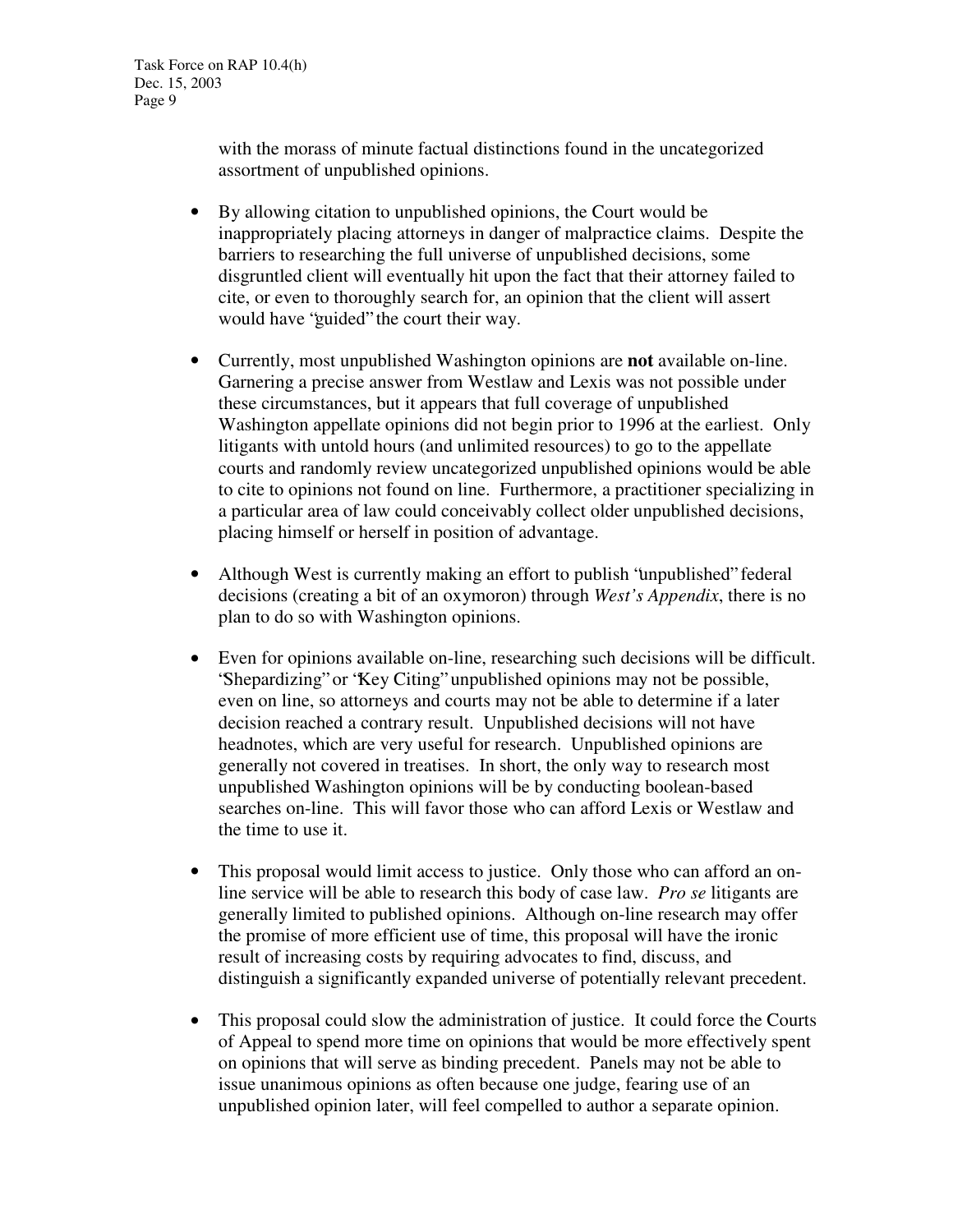Counsel may move more frequently for reconsideration or even review by the Supreme Court to fix minor flaws that now may simply be left to linger in an unpublished opinion. This could increase the Supreme Court's case load.

- Instead of (or perhaps in addition to) slowing the administration of justice, this proposal might tempt the Courts of Appeal to issue summary dispositions (notwithstanding the command of RCW 2.06.040 that "the grounds of the decisions shall be stated"). Although this may be an accepted practice in some states (including, reportedly, Oregon), this would disserve the parties to that dispute and would leave the Supreme Court less able to assess petitions for review.
- This amendment may be unnecessary, because counsel may cite unpublished opinions in oral argument and in other situations. For example, an attorney may call a trial court's attention to an unpublished opinion as "guidance" during oral argument. See State v. Golden, 112 Wn. App. 68, 80-81 (Div. III 2002). The Supreme Court has cited unpublished opinions to show that no split of authority exists between jurisdictions. State v. Barnes, 146 Wn.2d 74, 80 n.34 (2000). It has also cited an unpublished opinion for factual background in the same or a related case. Broad v. Mannesmann Anlagenbau, A.G., 141 Wn.2d 670, 683 (2000). Accord State v. Nolan, 98 Wn. App. 75, 78 n.1 (Div. I 1999) ("[A]n unpublished opinion may be used as evidence of the facts established in earlier proceedings in the same case or in a different case involving the same parties").
- This amendment is unnecessary because there is nothing that stops counsel from researching unpublished opinions and simply lifting the winning arguments from the most favorable decisions. For those attorneys who spot a contrary, unpublished opinion and are concerned that a judge or clerk has also spotted it, those attorneys may simply set up and knock down a "strawman" argument lifted from that opinion. This allows an unpublished opinion, stated through counsel, to "guide" future courts without forcing those courts to resolve the question of precedential value.

**Recommendation:** Based only on informal and unscientific polling, Task Force members found that roughly 2 out of 3 attorneys and judges contacted opposed the proposal as a matter of policy. This ratio was fairly consistent among attorneys and among judges, polled as separate groups.

Opinion among the Task Force members who participated in our discussion reflected this rough proportion: four out of the five believed that the proposal was not the right course of action as a matter of policy.

The diversity of opinion on this issue underscores the Task Force's recommendation that the Supreme Court solicit a wide range of opinions on the policy of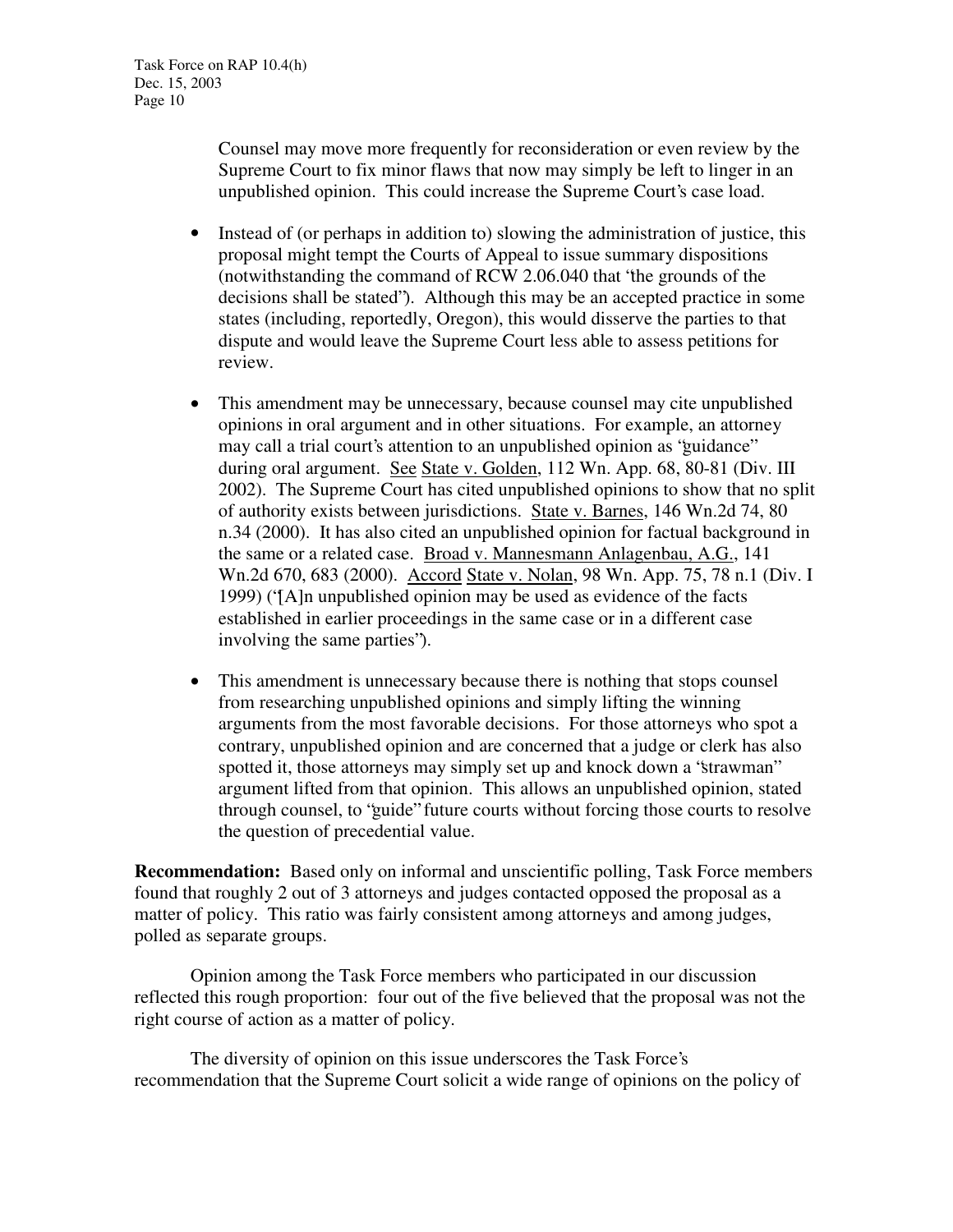Task Force on RAP 10.4(h) Dec. 15, 2003 Page 11

allowing citation of unpublished opinions as part of any formal proposal to amend RAP 10.4(h).

### **V. If the Supreme Court pursues this proposal, what other issues should the Court consider?**

The Task Force identified a number of issues that should be addressed if the Supreme Court were to pursue a proposal to allow the citation of unpublished opinions. There was no attempt to reach consensus or take a vote on how a particular issue should be resolved.

Many of the comments received by Task Force members dealt with the specific language of the proposal. The Task Force recommends that the Court solicit a wide range of suggestions on how best to phrase any amendment to RAP 10.4(h).

What follows is a list of some of the issues identified by the Task Force, relying heavily on input from other WSBA members. Please note that, as elsewhere in this memo, no attempt has been made to verify the accuracy of the citations or case summaries presented in this section of the memo.

### **A. Should "guidance" be defined or should another term be used?**

- A significant number of attorneys expressed concern with the term "guidance." Many felt it was a distinction without a difference, because courts will be reluctant to act inconsistently with their prior decisions once those decisions are pointed out to them by the parties.
- Even though "guidance" seems to prevent an opinion from serving as *binding* precedent, does it prevent the opinion from serving as *persuasive* precedent? Is some lesser status intended? Would "non-precedential" be a useful term?
- Note that the proposed federal rule intentionally says nothing about the weight or effect that a court must give to a cited, unpublished opinion.

# **B. Is the term "opinions" appropriate?**

- Note that  $RAP 12.3(a)-(c)$  already provides several definitions of a variety of forms of decisions, including "decision terminating review," "interlocutory decision," and "ruling." It does not define "opinion."
- Are there any Court of Appeals decisions that would not be considered "opinions" that should be covered by this amendment? Conversely, are there decisions that might be considered "opinions" that should not be covered by this amendment?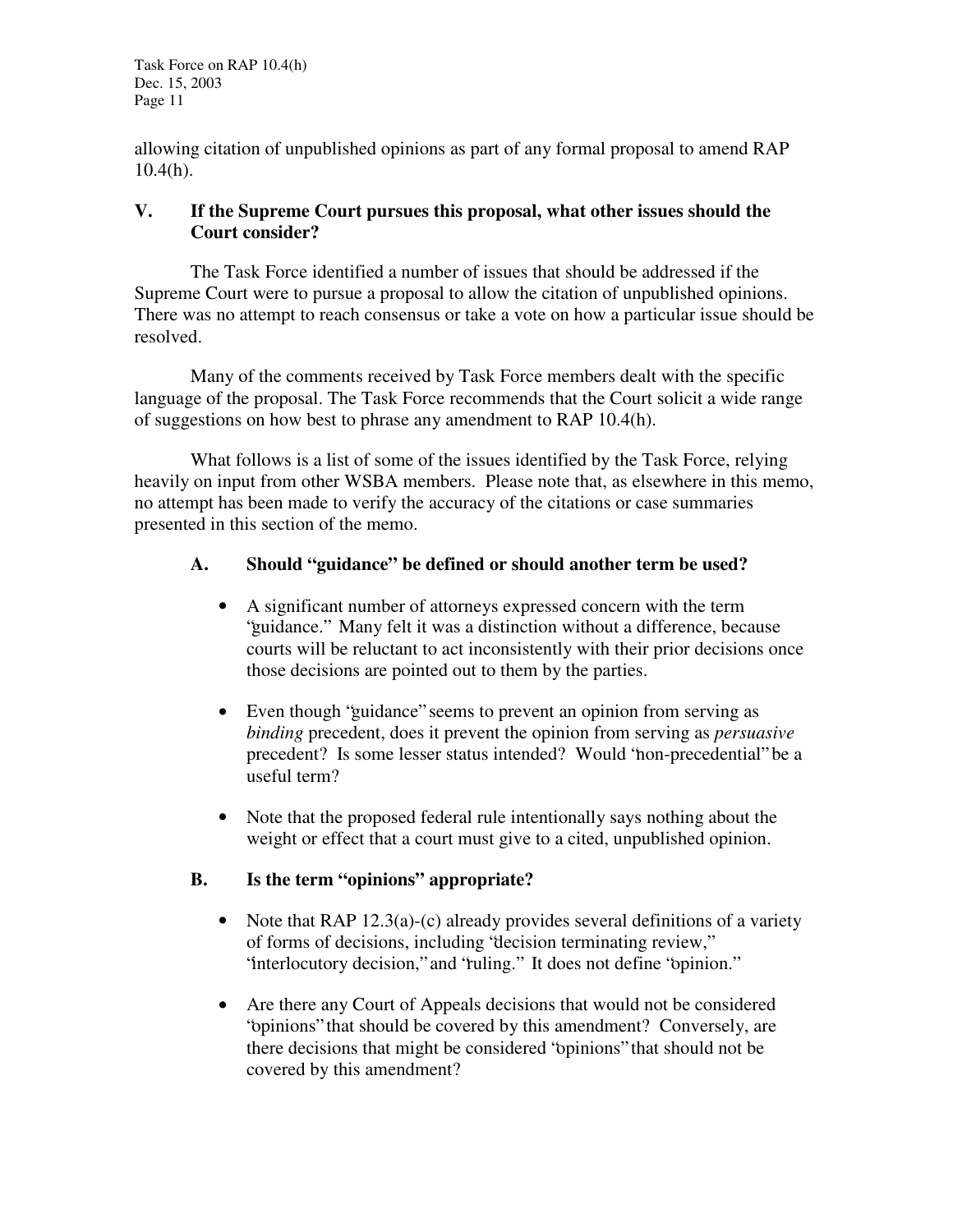# **C. Should any change apply only prospectively?**

- Should opinions written with the expectation that they would not be cited serve even as guidance?
- But if such opinions are not binding, should that matter?

# **D. If an amendment has retroactive effect, should it cover decisions issued before the period comprehensively covered by the on-line services?**

- To avoid the possibility of counsel citing decisions that are not readily available on-line (and thereby gaining an advantage over an opponent who is not as able to research old hard copies as readily), should a retroactive amendment extend back only to the periods comprehensively covered by the on-line services?
- Would attaching a copy of a decision cure any such problem?

# **E. If an amendment is not fully retroactive, should there be an express exemption to allow the citation of older, unpublished decisions that establish the law of the case at bar?**

- Note that, currently, an unpublished opinion may be cited for factual background in the same or a related case. Broad v. Mannesmann Anlagenbau, A.G., 141 Wn.2d 670, 683 (2000). Accord State v. Nolan, 98 Wn. App. 75, 78 n.1 (1999) ('[A]n unpublished opinion may be used as evidence of the facts established in earlier proceedings in the same case or in a different case involving the same parties").
- Also note that the federal circuit for the District of Columbia allows citation to unpublished opinions for purposes of establishing *res judicata*, law of the case, or preclusive effect. See D.C. Cir. R.  $28(c)(I)(B)$ .

# **F. Is attaching paper copies a good idea?**

- If an unpublished opinion is available on line, is it a good use of natural resources and file space to attach hard copies to briefs?
- Note that the proposed federal rule would require attaching a copy only if the opinion were not available in a publicly accessible electronic database.

### **G. If copies are to be provided, should the rule be clarified about who is to receive those copies?**

• As proposed, the amendment would provide that a party "must include a copy of the unpublished opinion as an appendix to any brief **served upon**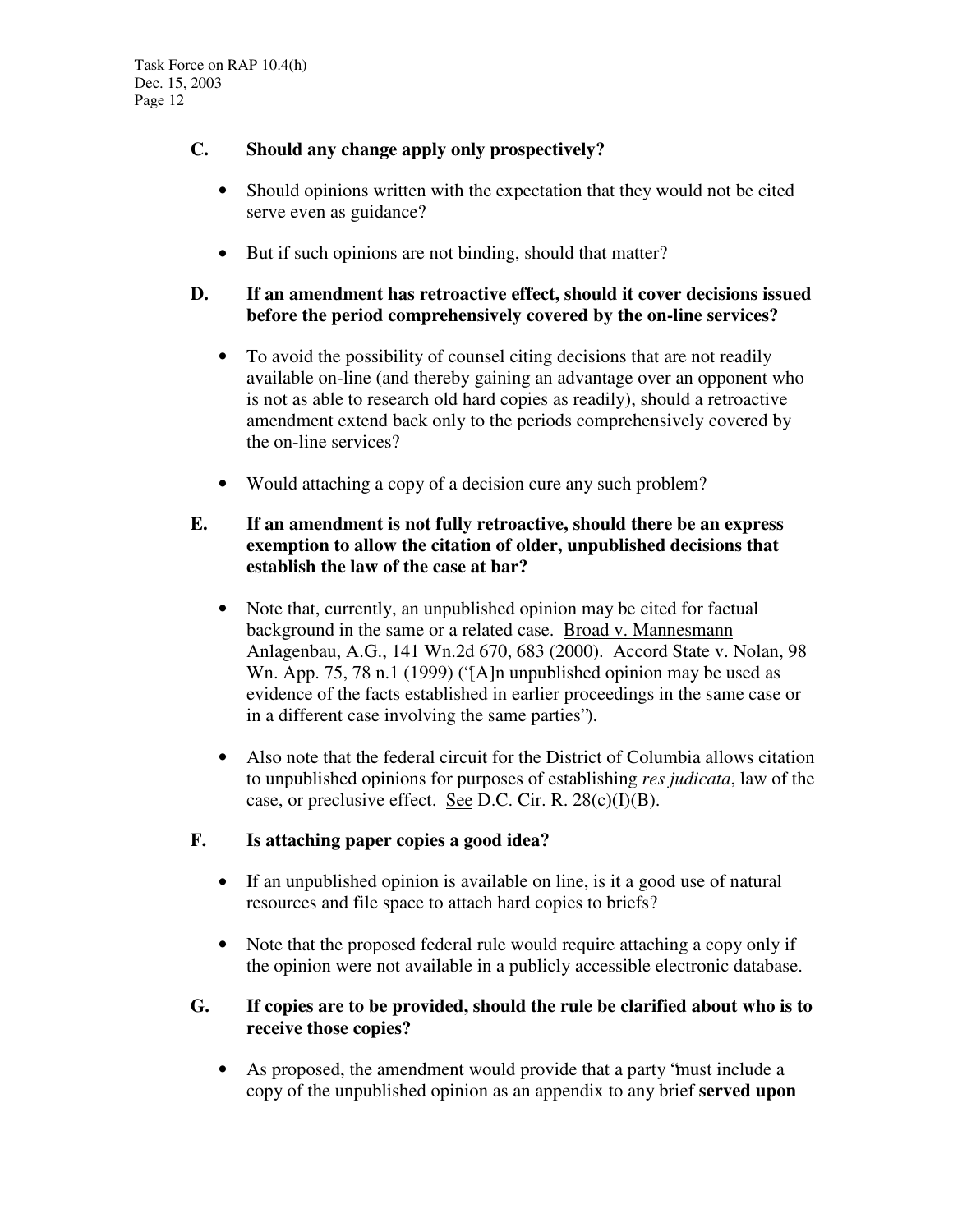**other parties**." Should that also provide "…and filed with the Court" to avoid any doubt that that Court should receive a copy as well?

### **H. Should an amendment expressly address opinions from other jurisdictions?**

- As written, the current rule could be read to include all decisions published or unpublished—from other jurisdictions. Because none of them is "published in the Washington Appellate Reports," all would be considered "unpublished opinions."
- Courts have apparently not read this to prevent citation of **published**, non-Washington opinions. However, courts have not treated **un**published, non-Washington opinions consistently. For example, one court held that citation to an unpublished opinion from another state is not appropriate, see, e.g., Mendez v. Palm Harbor Homes, Inc., 111 Wn. App. 446, 45 P.3d 594 (2002), but another court invoked an unpublished federal district court opinion for its persuasive reasoning. E.g., Weyerhaeuser Co. v. Commercial Union Ins. Co., 142 Wn.2d 654, 678, 15 P.3d 115 (2000).

## **I. Should unpublished opinions be identified in a brief by something other than the absence of a reporter cite?**

- Although the absence of a reporter cite may be sufficient to identify the opinion as unpublished in the first instance, would that be sufficient if later citations in the same brief were simply to the name of the case?
- Note that the federal rule would not prohibit local circuits from requiring unique fonts or formats for identifying unpublished opinions.
- **J. Would Superior Court rules also have to be amended?**
	- Note that there is apparently a split, at least between Divisions I and II, on the issue of whether counsel may cite unpublished opinions at the trial court level. Division I apparently allows it, but Division II does not.
	- Would the Supreme Court intend to allow counsel to cite unpublished opinions in Superior Courts as in Courts of Appeal? If so, should the rules of Superior Court be amended to reflect any amendment to RAP 10.4(h)? Would an amendment to the General Rules be sensible?

# **VI. Appendix**

The following resources are included as an aid to further research. Where available, hyperlinks are provided to allow access from this document (in its electronic format) to resources available on the Internet.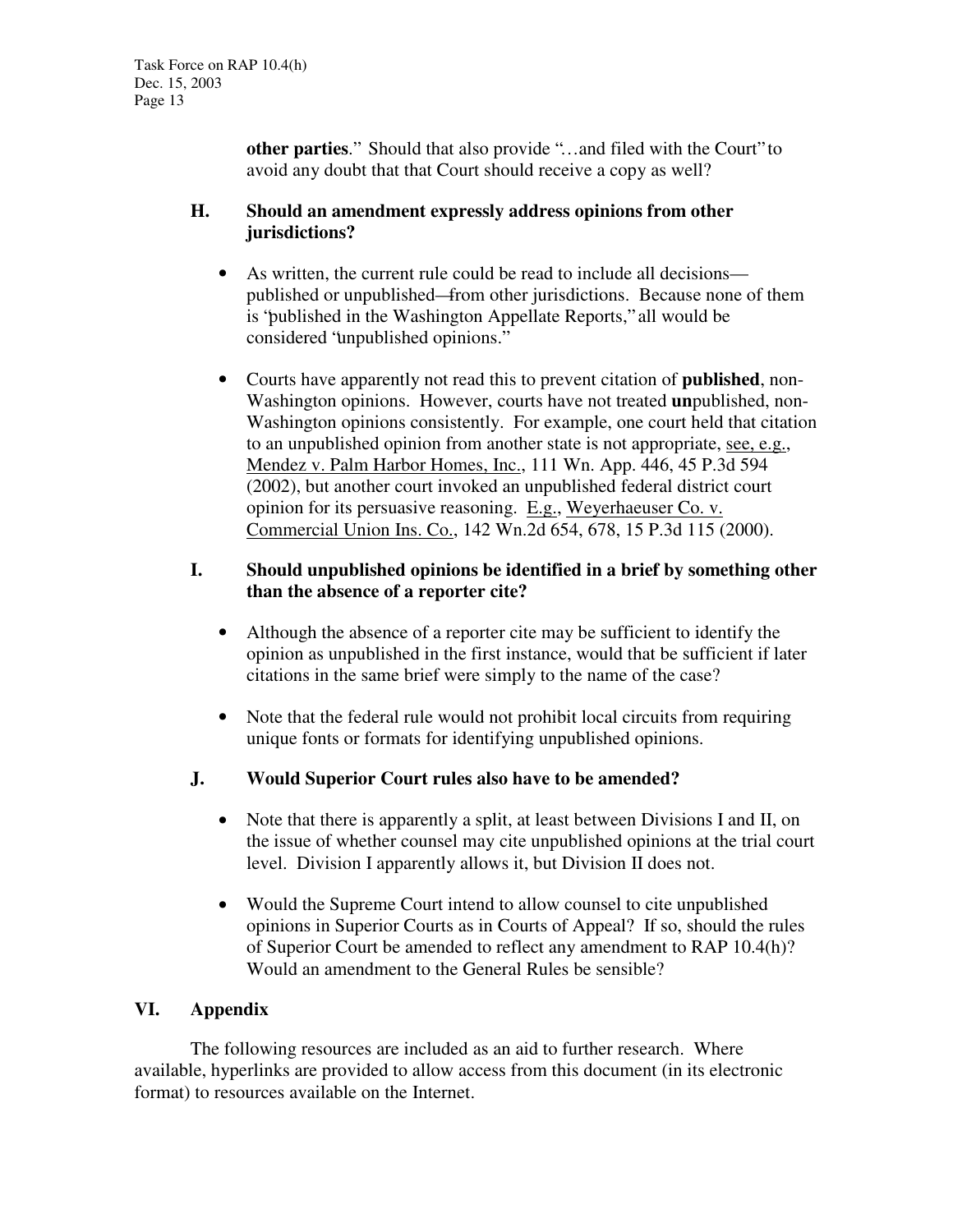### **A. Text of 3 Orland and Tegland, WASH. PRACTICE RAP 10.4 at 290 (1998) and at 71-75 (Supp. 2003)**

#### at 290 (1988):

Subdivision (h) states that a party may not cite as authority an unpublished opinion of the Court of Appeals. This provision was added in 1985 and was designed to codify statements in cases such as State v. Fitzpatrick, 5 Wn. App. 661, 491 P.2d 262 (1971).

Interestingly, the rule does not address the question of whether it is proper to cite unpublished cases from other jurisdictions—cases such as federal decisions that are not included in the National Reporter System. For that matter, the rule does not define "published." Is a decision "published" if it is not included in the National Reporter System but is reported on the Internet or in a professional newsletter?

These questions rarely arose before computerized services such as WESTLAW ® were available. Now, however, one can obtain a wealth of case law that is available only from the computerized service, either because it is too new to be in the National Reporter System, or because it is a trial court decision that never will be in the National Reporter System. Certainly nothing in RAP 10.4 prevents citations to such authority, and as computerized legal research has become more popular, the practice of relying upon such authority has become correspondingly more popular.

This is not to say, however, that all such authority will be regarded as persuasive by a Washington court. It is admittedly exciting to find a case directly on point and only one week old, even if it is from an obscure trial court 3,000 miles away. And it is tempting to cite such a case as authoritative. Under some circumstances, a citation to the case may be justified, particularly if it seems to be the only case even remotely on point. Counsel, however, should not lose sight of the time-honored practice of relying upon Washington case law, even when it is not directly on point. Many, if not most, judges still consider it to be more persuasive.

at 71-75 (Supp. 2003):

#### **Author's Comments**

. . . .

As mentioned in the main volume, RAP 10.4(h) states that a party may not cite as authority an unpublished opinion by the Court of Appeals. By implication, unpublished opinions have no precedential value, other than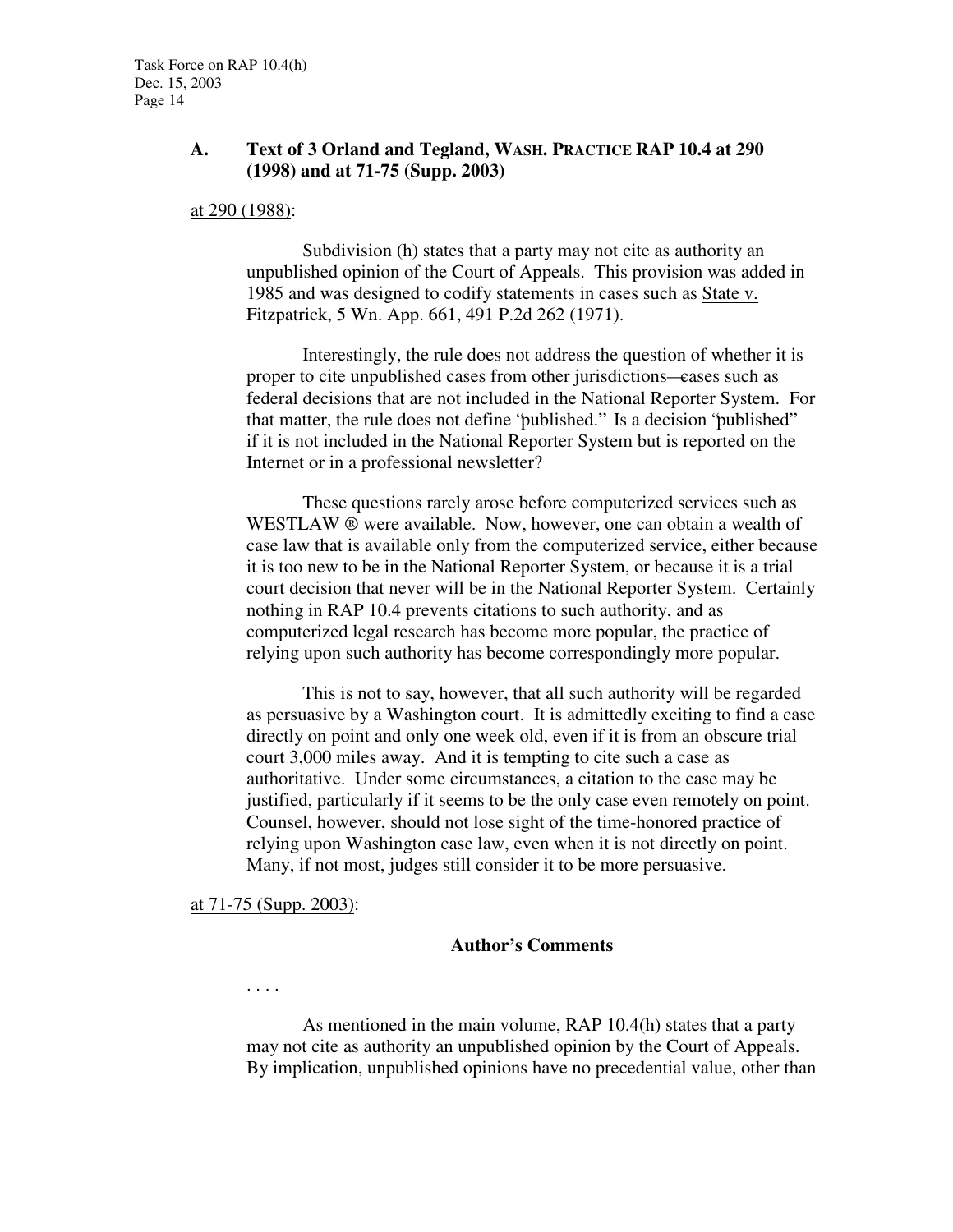to establish facts via the doctrine of res judicata or collateral estoppel. See, e.g., In re Davis, 95 Wn. App. 917, 977 P.2d 630 (1999).

In RAP 10.4(h), which already prohibited the use of unpublished opinions as authority, a new sentence was added in 1998 as follows: "Unpublished opinions of the Court of Appeals are those opinions not published in the Washington Appellate Reports."

According to the drafters' comments, the purpose of the amendment is to make it clear that an opinion that is published by an unofficial publisher—on the Internet or otherwise—is not considered a published opinion for purposes of the Rules of Appellate Procedure unless it is also **[\*72]** published in the official Washington Appellate Reports. A more detailed history of the 1998 amendments is set forth under heading 10, below.

Division 3 has held that unpublished opinions from any jurisdiction, including jurisdictions outside Washington, should not be cited in appellate briefs. Mendez v. Palm Harbor Homes, Inc., 111 Wn. App. 446, 45 P.3d 594 (2002).

The Eighth Circuit initially held a similar federal rule to be unconstitutional. In Anastasoff v. United States, 223 F.3d 898 (8th Cir. 2000), the court held that unpublished opinions by the federal appellate courts must be given precedential value. Otherwise, the court said, the appellate courts—by deciding which opinions to publish—would have complete discretion to determine which opinions would bind the courts in future cases and which would not. This result, the court held, violates the constitutional provisions defining the authority of the federal courts. The court made it clear that it was not saying all opinions should be published only that unpublished opinions must be treated as precedent on issues of law. The opinion, however, was later vacated on rehearing. 235 F.3d 1054 (8th Cir. 2000).

10. History of RAP 10.4

1998 Amendments. As mentioned above, several changes were made in RAP 10.4 in 1998. The changes themselves are summarized under the appropriate headings directly above.

The amendments to RAP 10.4 were proposed by the Court Rules and Procedures Committee of the Washington State Bar Association. When the proposed amendments were first published for public comment, they were accompanied by the following drafters' comment: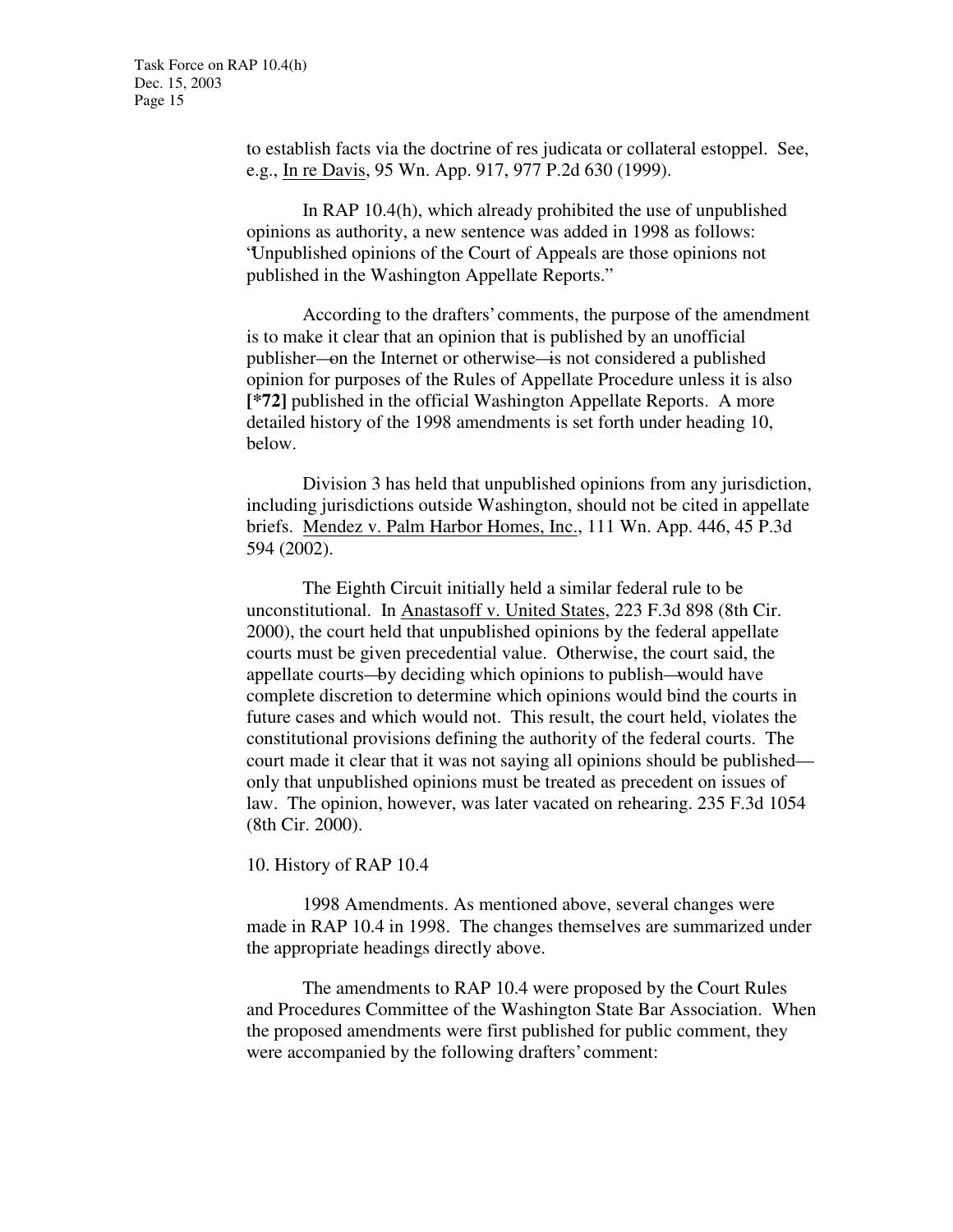(1) Background: The amendments were developed by the judges and clerks of the Court of Appeals, and revised by the Court Rules and Procedures Committee. The purpose statement is based on that submitted by the judges and clerks. [The draft rule incorporates, in "redlined" format, changes that were published by the Supreme Court in March, but which were not submitted to the Committee for review.]

(2) Purpose: This rule governs the preparation and filing of briefs….

**[…\*73]**

Section (h) states a party may not cite as an authority an unpublished opinion of the Court of Appeals but does not define an unpublished opinion. Because both published and unpublished opinions are now available on-line through a variety of sources, including the Internet, it is necessary to define an unpublished opinion. The proposed amendment makes it clear that an unpublished opinion of the Court of Appeals is one not published in the Washington Appellate Reports. The exception refers to a proposed amendment to rule 12.3(f), which would allow the use of unpublished opinions to establish the law of the case or for purposes of res judicata or collateral estoppel. (See also the proposed amendment to rule 12.3(d), which sets forth criteria to be used in determining whether an opinion should be published.)

(3) Washington State Bar Association Action: The Board of Governors recommends the amendments.

(4) Supporting Materials: None.

(5) Spokesperson: Joel Delman, Chair, WSBA Court Rules and Procedures Committee.

(6) Hearing: Not recommended….

#### **Law Reviews And Other Commentary**

Barnett, Stephen R., From Anastasoff to Hart to West's Federal Appendix: The Ground Shifts Under No-Citation Rules, 4 J. App. Prac. & Process 1-26 (2002).

Kibbey, Thomas F., Standardizing the Rules Restricting Publication and Citation in the Federal Courts of Appeals, 63 Ohio St. L.J. 833-870 (2002).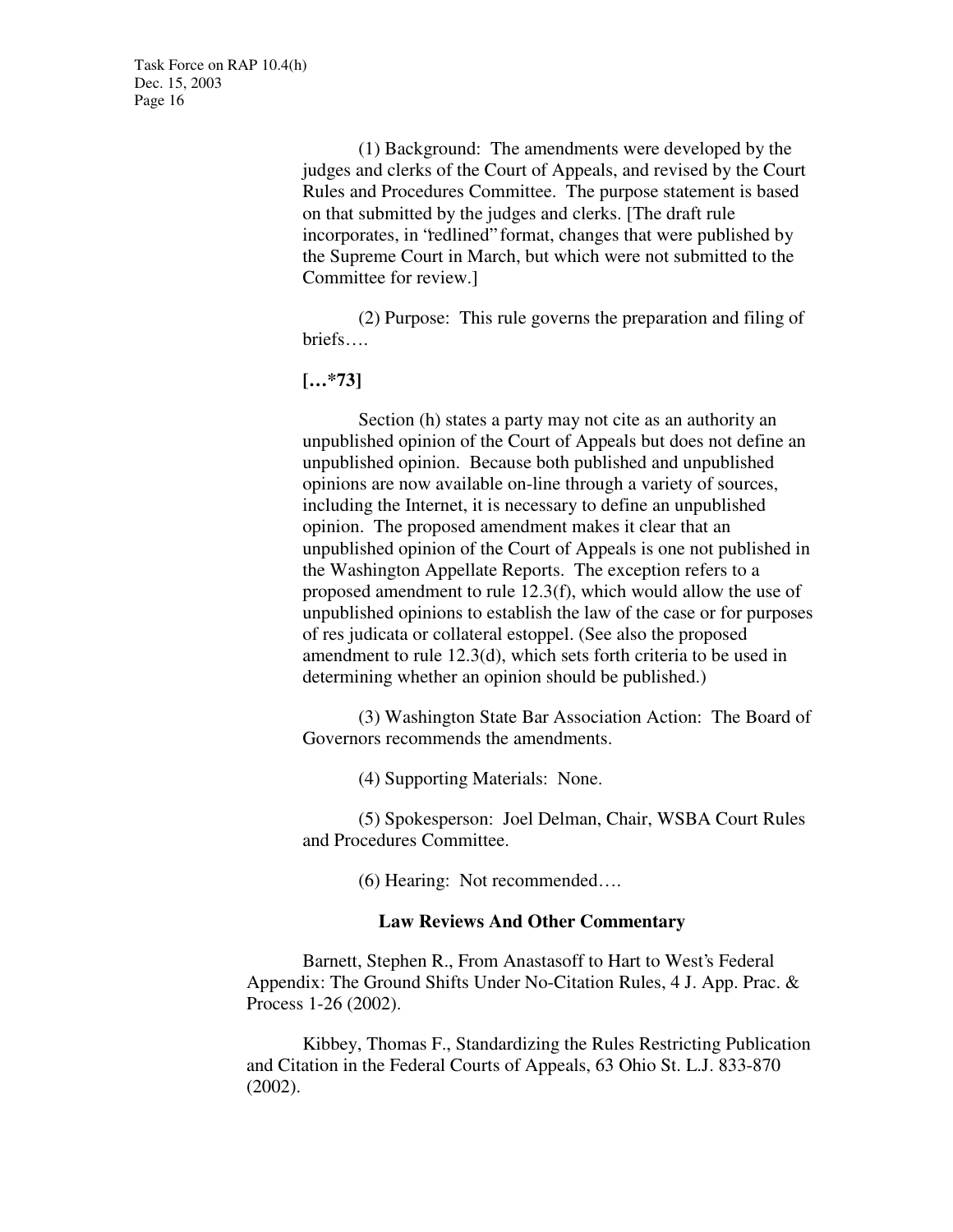Schiavoni, Johanna S., Who's Afraid of Precedent ? The Debate Over the Precedential Value of Unpublished Opinions, 49 UCLA L. Rev. 1859-1893 (2002).

Tobias, Carl, Anastasoff, Unpublished Opinions, and Federal Appellate Justice…., 25 Harv. J.L. & Pub. Pol'y 1171-1184 (2002).

Snowden, Suzanne O., "That's My Holding and I'm Not Sticking to It!" Court Rules That Deprive Unpublished Opinions of Precedential Authority Distort the Common Law, 79 Wash. U. L.Q. 1253-1276 (2001).

Mason, Sebrina A., Citing Unpublished Opinions: The Eighth Circuit Holds It Violates the Constitution to Ignore the Precedential Value of Unpublished Opinions…, 26 S. Ill. U. L.J. 119-148 (2001).

Fredley, Steven A., Nonprecedential Precedent, Judicial Power, and Due Process: A Case For Maintaining the Status Quo… **[\*74]**, 10 Geo. Mason L. Rev. 127-157 (2001).

Miller, William J., Chipping Away at the Dam: Anastasoff v. United States and the Future of Unpublished Opinions in the United States Courts of Appeals and Beyond…, 50 Drake L. Rev. 181-206 (2001).

Strongman, Jon A., Unpublished Opinions, Precedent, and the Fifth Amendment: Why Denying Unpublished Opinions Precedential Value Is Unconstitutional, 50 U. Kan. L. Rev. 195-223 (2001).

Mandell, Joshua R., Trees That Fall in the Forest: The Precedential Effect of Unpublished Opinions…, 34 Loy. L.A. L. Rev. 1255-1295 (2001).

Endter, Brian, Death, Taxes, and Unpublished Opinions: In the Wake of Anastasoff v. United States and Its Holding That Eighth Circuit Rule 28(A)(i) Unconstitutionally Expands the Judicial Power, 33 Ariz. St. L.J. 613-635 (2001).

Berg, Eron, Unpublished Decisions: Routine Cases or Shadow Precedents?, Wash. St. Bar News, Dec. 2000, 28-35.

Cohen, Gary J., The Dilemma: Lawyers Face the Issue of Whether or Not to Cite Unpublished Decisions, Washington Journal, 2/12/01, p. 6.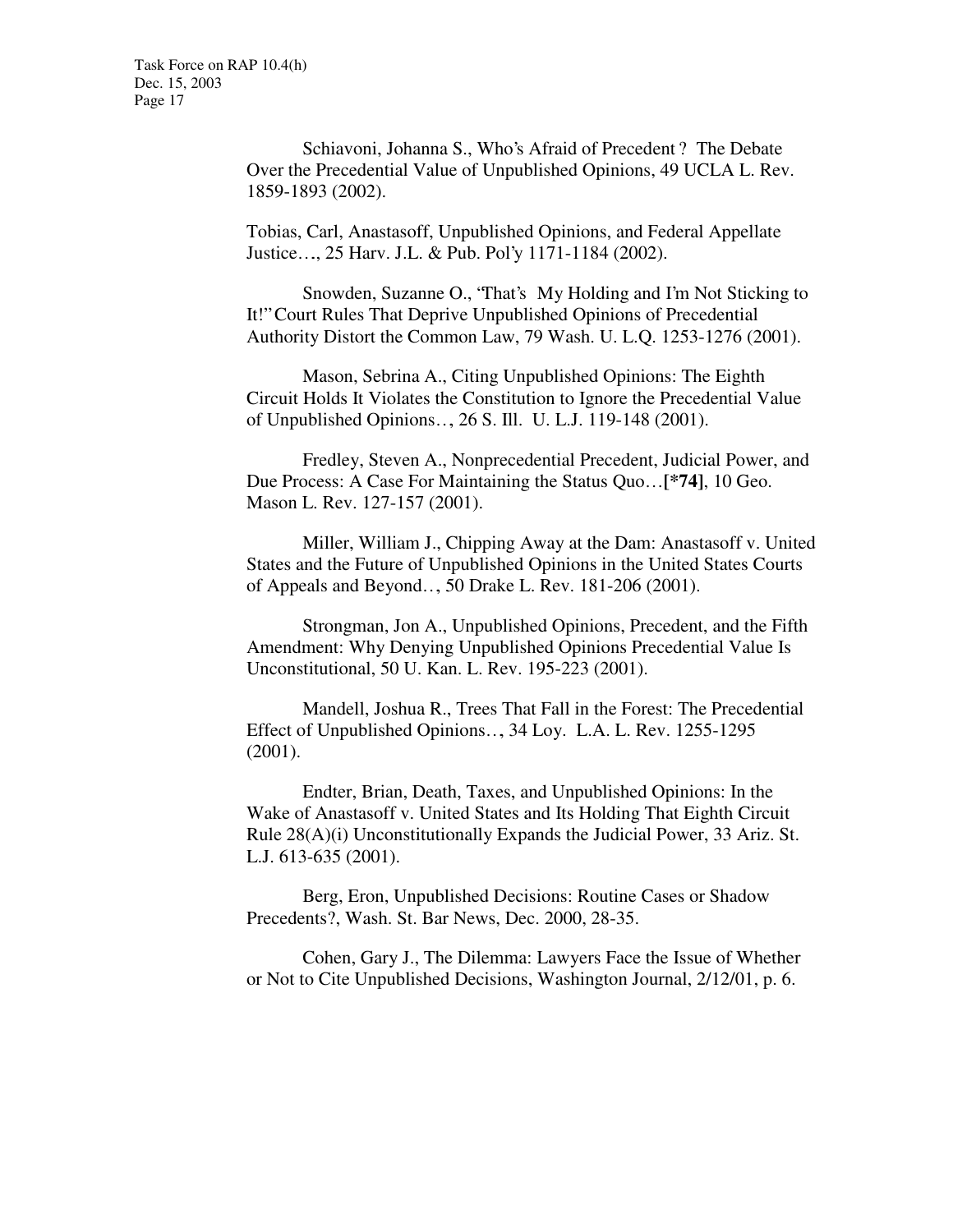#### **Washington Decisions**

. . . .

Citations to out-of-state unpublished opinions are inappropriate. Mendez v. Palm Harbor Homes, Inc., 111 Wn. App. 446, 45 P.3d 594 (2002).**[\*75]**

Sanctions against counsel for mortgagee were warranted in consumer protection action brought by mortgagors, where counsel cited and discussed at length an unpublished opinion in their appellate brief, which was in violation of appellate rule governing the preparation and filing of briefs. Dwyer v. J.I. Kislak Mortg. Corp., 103 Wn. App. 542, 13 P.3d 240 (2000).

Unpublished opinion upholding termination of parental rights to the oldest of five children of parents of child who was subject of instant termination of parental rights proceeding was properly attached to state's opening brief in termination proceeding, where fact that parental rights to those children were terminated was in record before trial court, and where state did not reference unpublished opinion for purpose of submitting additional evidence not in record before trial court, but to advise reviewing court of current status of that appeal. In re Dependency of A.S., 101 Wn. App. 60, 6 P.3d 11 (2000).

Unpublished Court of Appeals decision may not be cited as precedential authority on a point of law, but may be used as evidence of the facts established in earlier proceedings in the same case or in a different case involving the same parties. State v. Nolan, 98 Wn. App. 75, 988 P.2d 473 (1999), affirmed 141 Wn.2d 620, 8 P.3d 300 (2000); State v. Acrey, 97 Wn. App. 784, 988 P.2d 17 (1999); In re Davis, 95 Wn. App. 917, 977 P.2d 630 (1999), affirmed 142 Wn.2d 165, 12 P.3d 603 (2000).

Unpublished opinions have no precedential value and may not be cited as authority. State v. Bays, 90 Wn. App. 731, 954 P.2d 301 (1998); In re Marriage of Schweitzer, 132 Wn.2d 318, 937 P.2d 1062 (1997).

#### **B. Washington and 9th Circuit case law**

*The following citations and the summaries of them are reproduced here as they were presented by WSBA members who responded to inquires about the proposed rule amendment. No effort has been made to verify the citations or the summaries.*

• Hart v. Massanari, 266 F.3d 1155 (9th Cir. 2001) (rejecting the holding in Anastasoff v. United States, 223 F.3d 898 (8th Cir. 2000), that banning citations to unpublished decisions is unconstitutional).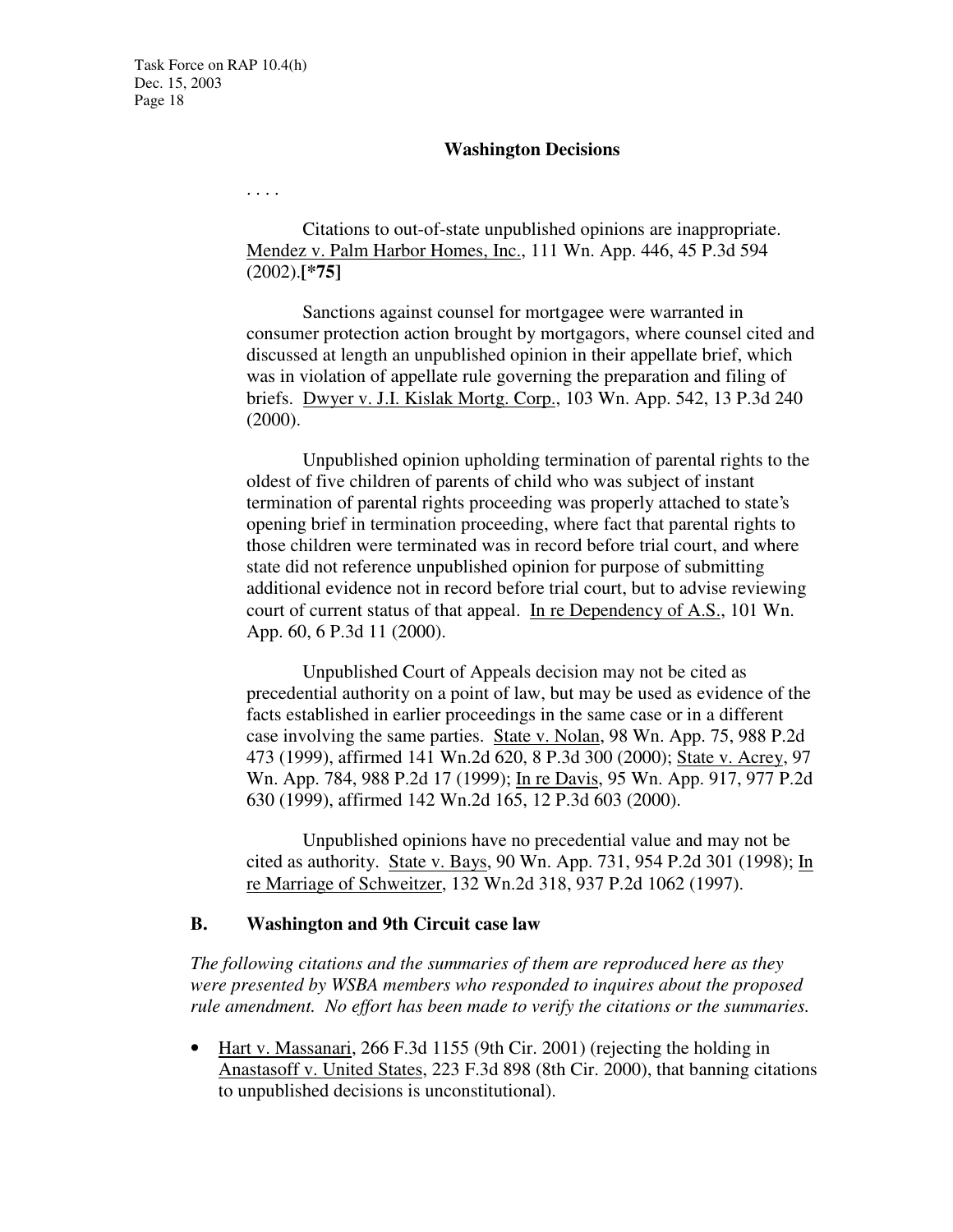• State v. Fitzpatrick, 5 Wn. App. 661, 668, 491 P.2d 262 (1971):

"In enacting [RCW 2.06.040] the legislature recognized that opinions which do not have sufficient precedential value to affect the common law of our state should not be published. To continue the publication of cases which merely restate well established principles of the law fills up our book shelves, complicates legal research and will inevitably adversely affect the computerization of the case law of our state.

" We therefore hold that unpublished opinions of the Court of Appeals will not be considered in the Court of Appeals and should not be considered in the trial courts. They do not become a part of the common law of the State of Washington. If the trial courts were to consider them it would not only be wasteful of their time but would permit any group of lawyers to collect such opinions and create an unfair advantage by citing cases not available to their opponents."

- State v. Nolan, 98 Wn. App. 75, 78 n.1 (1999) ('[A]n unpublished opinion may be used as evidence of the facts established in earlier proceedings in the same case or in a different case involving the same parties").
- Broad v. Mannesmann Anlagenbau, A.G., 141 Wn.2d 670, 683 (2000) (citing an unpublished opinion for factual background in the same or a related case).
- State v. Barnes, 146 Wn.2d 74, 80 n.34 (2000) (citing unpublished opinions to show that no split of authority exists between jurisdictions).
- Dwyer v. J.I. Kislak Mortg. Corp., 103 Wn. App. 542, 548-49 (2000) (imposing \$500 sanction on counsel for citing an unpublished opinion).
- State v. Golden, 112 Wn. App. 68, 80-81 (2002) (an attorney may call a trial court's attention to an unpublished opinion as "guidance" during oral argument; the rule only prohibits citing unpublished opinions as authority in a brief).
- Mann v. Hobbick, WL \_\_\_\_, 112 Wn. App. 1032 (2002) (unpublished; sanctioning attorneys for violating RAP 10.4(h)).
- Kenneth Brooks Trust v. Pacific Media, 111 Wn. App. 393 (2002) (sanctioning attorneys for violating RAP 10.4(h)).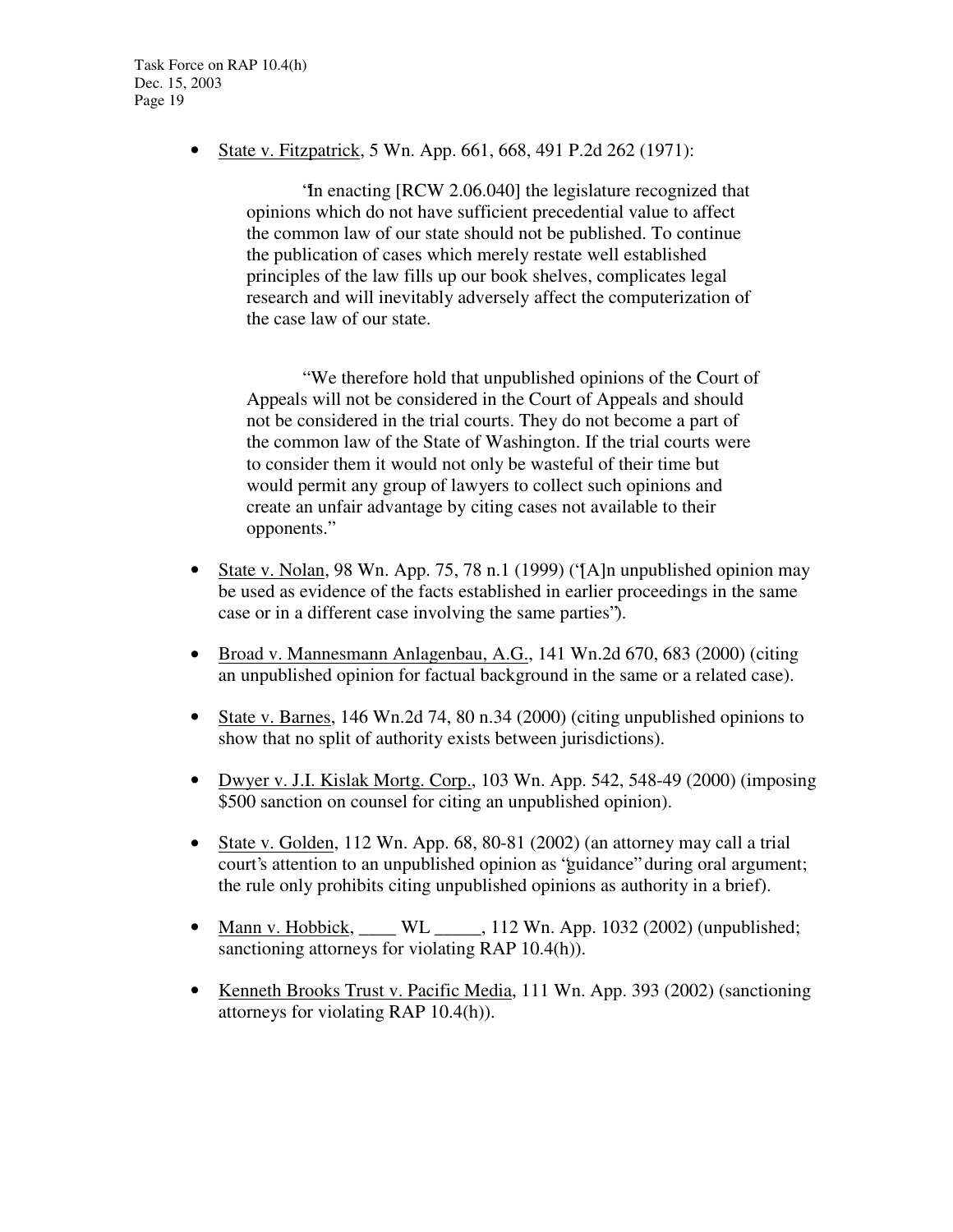# **C. Scholarly treatments and opinions**

- Stephen R. Barnett, *From Anastasoff to Hart to West's Federal Appendix: The Ground Shifts Under No-Citation Rules*, 4 J. Appellate Practice & Process 1 (2002): http://www.ualr.edu/~appj/barnett.html
- American College of Trial Lawyers, OPINIONS HIDDEN, CITATIONS FORBIDDEN: A REPORT AND RECOMMENDATIONS OF THE AMERICAN COLLEGE OF TRIAL LAWYERS ON THE PUBLICATION AND CITATION OF NONBINDING FEDERAL CIRCUIT COURT OPINIONS (March 2002): http://www.actl.com/PDFs/Opinions.pdf
- Sections of Litigation, Criminal Justice, Tort and Insurance Practice and Senior Lawyers Div., REPORT TO THE HOUSE OF DELEGATES, Res. No. 01A115 (Aug. 1, 2001).
- Sheree L. K. Nitta, *The Price of Precedent: Anastasoff v. United States*, 23 U. Haw. L. Rev. 795, 805 (2001).
- Richard S. Arnold, *Unpublished Opinions: A Comment*, 1 Journal of Appellate Practice and Process 219 (1999): http://www.ualr.edu/~appj/ARNOLD.HTML
- Boyce F. Martin, Jr., *In Defense of Unpublished Opinions*, 60 Ohio St. L.J. 177, 184 (1999).
- Douglas A. Berman & Jeffrey O. Cooper, *In Defense of Less Precedential Opinions: A Reply to Judge Martin*, 60 Ohio St. L.J. 2025, 2041 (1999).
- Charles E. Carpenter, Jr., *The No-Citation Rule for Unpublished Opinions: Do the Ends of Expediency for Overloaded Appellate Courts Justify the Means of Secrecy?*, 50 S.C. L. Rev. 235, 242 (1998)
- American Judicature Society, HI Chapter (a useful collection of links to other sources): http://www.nonpublication.com/EVENTS.HTML